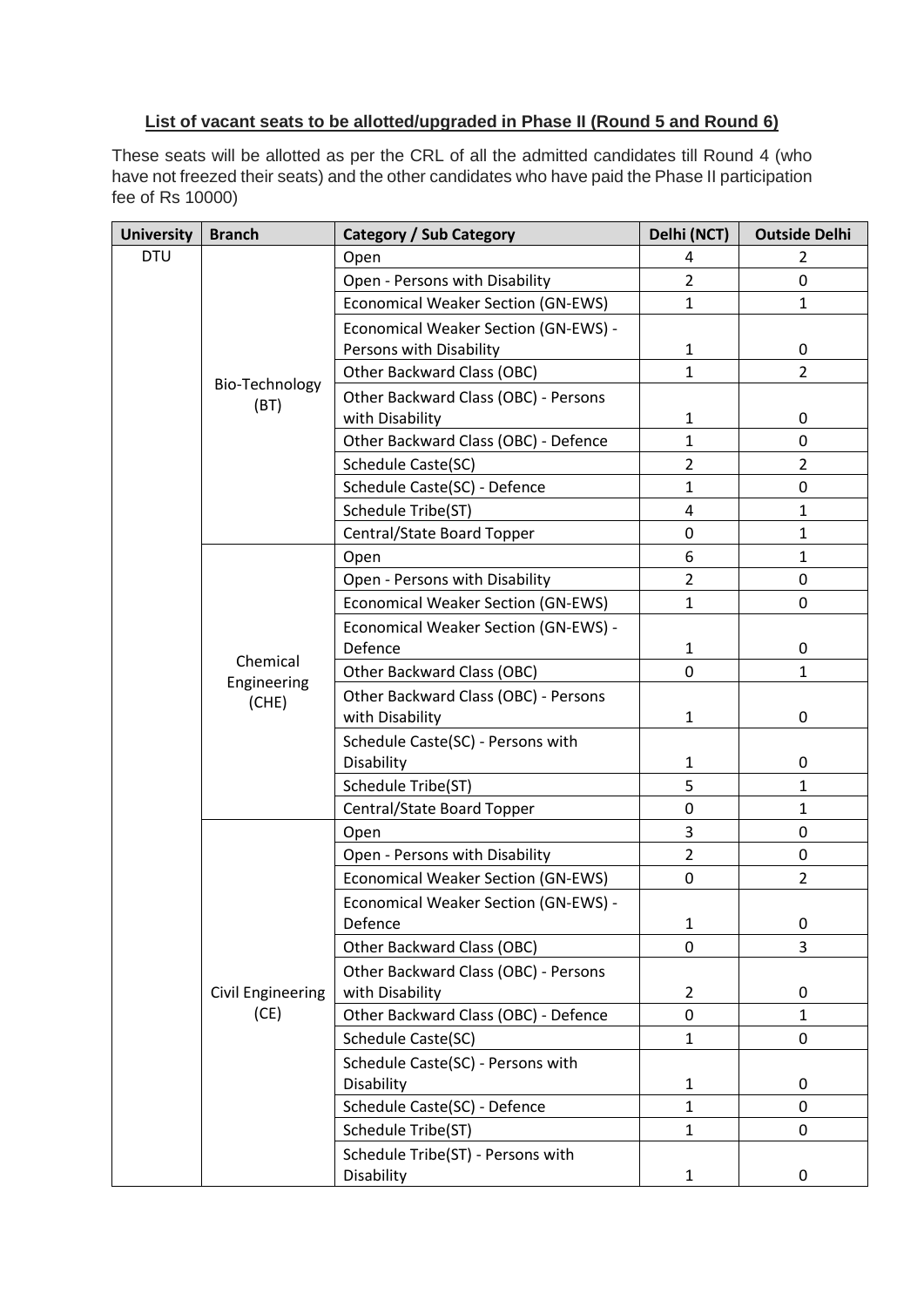|                              | Central/State Board Topper                                      | 0              | $\mathbf{1}$   |
|------------------------------|-----------------------------------------------------------------|----------------|----------------|
|                              | Open                                                            | 19             | 5              |
|                              | Open - Persons with Disability                                  | $\mathbf{1}$   | 0              |
|                              | <b>Economical Weaker Section (GN-EWS)</b>                       | 0              | $\mathbf{1}$   |
|                              | Economical Weaker Section (GN-EWS) -                            |                |                |
|                              | Persons with Disability                                         | $\overline{2}$ | 0              |
|                              | Other Backward Class (OBC)                                      | $\mathbf 0$    | $\overline{2}$ |
|                              | Other Backward Class (OBC) - Persons                            |                |                |
| Computer<br>Engineering      | with Disability                                                 | 4              | 0              |
| (COE)                        | Other Backward Class (OBC) - Defence                            | 1              | 0              |
|                              | Schedule Caste(SC)                                              | $\overline{2}$ | $\mathbf{1}$   |
|                              | Schedule Caste(SC) - Persons with<br>Disability                 | 3              | 0              |
|                              | Schedule Tribe(ST) - Persons with<br>Disability                 | 1              | 0              |
|                              | Schedule Tribe(ST) - Defence                                    | $\overline{2}$ | $\mathbf{1}$   |
|                              | Central/State Board Topper                                      | 0              | $\mathbf{1}$   |
|                              | Open                                                            | 6              | 6              |
|                              | Open - Persons with Disability                                  | 5              | 0              |
|                              | Economical Weaker Section (GN-EWS)                              | $\mathbf{1}$   | $\overline{2}$ |
|                              | Economical Weaker Section (GN-EWS) -<br>Persons with Disability | 1              | 1              |
|                              | Other Backward Class (OBC)                                      | $\mathbf{1}$   | 0              |
|                              | Other Backward Class (OBC) - Persons<br>with Disability         | 3              | $\mathbf{1}$   |
| Electrical                   | Schedule Caste(SC)                                              | $\mathbf{1}$   | $\mathbf{1}$   |
| Engineering (EE)             | Schedule Caste(SC) - Persons with                               |                |                |
|                              | Disability                                                      | $\overline{2}$ | $\mathbf{1}$   |
|                              | Schedule Caste(SC) - Defence                                    | $\overline{2}$ | 0              |
|                              | Schedule Tribe(ST)                                              | 9              | $\mathbf{1}$   |
|                              | Schedule Tribe(ST) - Persons with                               |                |                |
|                              | Disability                                                      | $\mathbf{1}$   | 0              |
|                              | Schedule Tribe(ST) - Defence                                    | $\mathbf{1}$   | 0              |
|                              | Central/State Board Topper                                      | 0              | $\mathbf{1}$   |
|                              | Open                                                            | 6              | 5              |
|                              | Open - Persons with Disability                                  | 1              | $\mathbf{1}$   |
|                              | Open - Defence                                                  | $\mathbf{1}$   | 0              |
|                              | Economical Weaker Section (GN-EWS)                              | 0              | $\overline{2}$ |
|                              | Economical Weaker Section (GN-EWS) -                            |                |                |
| <b>Electronics and</b>       | Persons with Disability                                         | $\mathbf{1}$   | 0              |
| Communication<br>Engineering | Other Backward Class (OBC)                                      | 0              | 4              |
| (ECE)                        | Other Backward Class (OBC) - Persons                            |                |                |
|                              | with Disability                                                 | 3              | 0              |
|                              | Schedule Caste(SC)                                              | $\mathbf{1}$   | 0              |
|                              | Schedule Caste(SC) - Persons with                               |                |                |
|                              | Disability                                                      | 1              | 0              |
|                              | Schedule Caste(SC) - Defence                                    | $\overline{2}$ | $\mathbf{1}$   |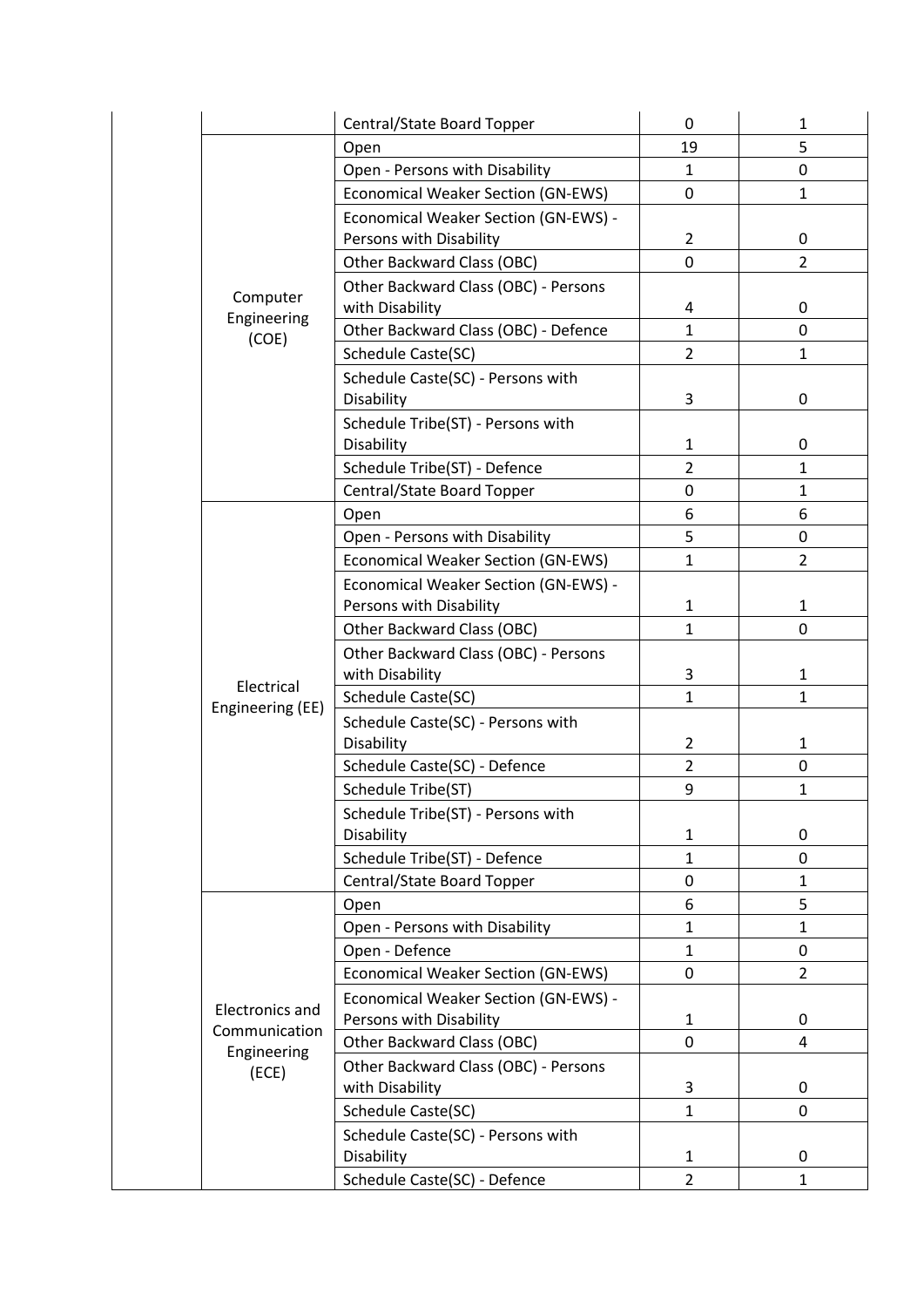|                 | Schedule Tribe(ST)                                                     | $\overline{2}$ | $\overline{2}$ |
|-----------------|------------------------------------------------------------------------|----------------|----------------|
|                 | Schedule Tribe(ST) - Persons with                                      |                |                |
|                 | Disability                                                             | $\mathbf{1}$   | 0              |
|                 | Schedule Tribe(ST) - Defence                                           | $\mathbf{1}$   | 0              |
|                 | Single Girl Child                                                      | $\mathbf{1}$   | 0              |
|                 | Central/State Board Topper                                             | 0              | $\mathbf{1}$   |
|                 | Open                                                                   | 3              | 4              |
|                 | Open - Persons with Disability                                         | $\overline{2}$ | $\mathbf 0$    |
|                 | Open - Defence                                                         | $\mathbf{1}$   | 0              |
|                 | Economical Weaker Section (GN-EWS) -                                   |                |                |
|                 | Persons with Disability                                                | $\mathbf{1}$   | 0              |
|                 | Other Backward Class (OBC)                                             | $\mathbf{1}$   | $\overline{2}$ |
| Engineering     | Other Backward Class (OBC) - Persons                                   |                |                |
| Physics (EP)    | with Disability                                                        | $\mathbf{1}$   | $\mathbf{1}$   |
|                 | Schedule Caste(SC)                                                     | $\mathbf{1}$   | $\mathbf{1}$   |
|                 | Schedule Caste(SC) - Defence                                           | $\mathbf{1}$   | 0              |
|                 | Schedule Tribe(ST)                                                     | 6              | $\mathbf{1}$   |
|                 | Schedule Tribe(ST) - Persons with                                      |                |                |
|                 | Disability                                                             | $\mathbf{1}$   | 0              |
|                 | Central/State Board Topper                                             | 0              | $\mathbf{1}$   |
|                 | Open                                                                   | 4              | 4              |
|                 | Open - Persons with Disability                                         | $\mathbf{1}$   | 0              |
|                 | Economical Weaker Section (GN-EWS) -                                   |                |                |
|                 | Persons with Disability                                                | $\mathbf{1}$   | 0              |
|                 | Other Backward Class (OBC)                                             | $\mathbf{1}$   | $\overline{2}$ |
| Environmental   | Other Backward Class (OBC) - Persons                                   |                |                |
| Engineering     | with Disability                                                        | $\mathbf{1}$   | $\mathbf{1}$   |
| (ENE)           | Other Backward Class (OBC) - Defence                                   | $\mathbf{1}$   | 0              |
|                 | Schedule Caste(SC)                                                     | 0              | $\mathbf{1}$   |
|                 | Schedule Caste(SC) - Defence                                           | $\mathbf{1}$   | 0              |
|                 | Schedule Tribe(ST)                                                     | 4              | 1              |
|                 | Single Girl Child                                                      | $\mathbf{1}$   | 0              |
|                 | Central/State Board Topper                                             | 0              | $\mathbf{1}$   |
|                 | Open                                                                   | $\overline{2}$ | 4              |
|                 | <b>Economical Weaker Section (GN-EWS)</b>                              | 0              | $\mathbf{1}$   |
|                 | Economical Weaker Section (GN-EWS) -                                   |                |                |
|                 | Persons with Disability                                                | $\mathbf{1}$   | 0              |
|                 | Other Backward Class (OBC)                                             | 0              | $\mathbf{1}$   |
|                 | Other Backward Class (OBC) - Persons                                   |                |                |
| Information     | with Disability                                                        | $\overline{2}$ | 0              |
| Technology (IT) | Schedule Caste(SC)                                                     | 0              | $\mathbf{1}$   |
|                 |                                                                        |                |                |
|                 | Disability                                                             | $\overline{2}$ | 0              |
|                 |                                                                        |                |                |
|                 | Disability                                                             | $\mathbf{1}$   | 0              |
|                 | Schedule Tribe(ST) - Defence                                           | 0              | $\mathbf{1}$   |
|                 | Central/State Board Topper                                             | 0              | 1              |
|                 | Schedule Caste(SC) - Persons with<br>Schedule Tribe(ST) - Persons with |                |                |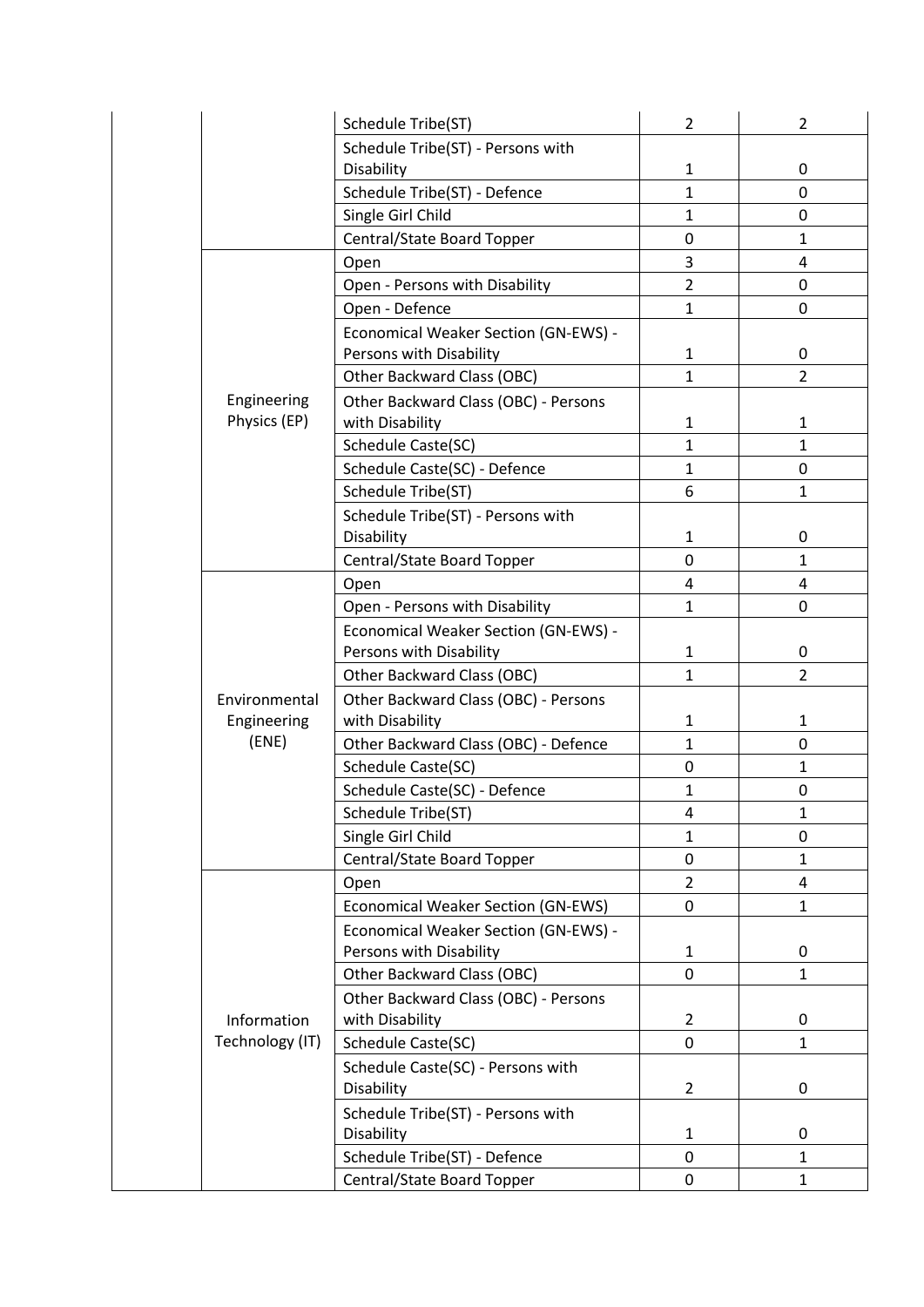|                    | Open                                      | 4              | 4              |
|--------------------|-------------------------------------------|----------------|----------------|
|                    | Open - Persons with Disability            | 3              | 0              |
|                    | <b>Economical Weaker Section (GN-EWS)</b> | $\mathbf 0$    | $\overline{2}$ |
|                    | Economical Weaker Section (GN-EWS) -      |                |                |
|                    | Persons with Disability                   | $\mathbf{1}$   | 0              |
|                    | Other Backward Class (OBC)                | 0              | $\mathbf{1}$   |
|                    | Other Backward Class (OBC) - Persons      |                |                |
| <b>Mathematics</b> | with Disability                           | $\overline{2}$ | 0              |
| and Computing      | Schedule Caste(SC)                        | $\mathbf 0$    | $\mathbf{1}$   |
| (MCE)              | Schedule Caste(SC) - Persons with         |                |                |
|                    | Disability                                | $\mathbf{1}$   | 0              |
|                    | Schedule Caste(SC) - Defence              | $\overline{2}$ | 0              |
|                    | Schedule Tribe(ST)                        | 3              | 0              |
|                    | Schedule Tribe(ST) - Persons with         |                |                |
|                    | Disability                                | 0              | $\mathbf{1}$   |
|                    | Schedule Tribe(ST) - Defence              | $\mathbf{1}$   | 0              |
|                    | Central/State Board Topper                | 0              | $\mathbf{1}$   |
|                    | Open                                      | 11             | 10             |
|                    | Open - Persons with Disability            | 4              | $\mathbf{1}$   |
|                    | <b>Economical Weaker Section (GN-EWS)</b> | $\mathbf{1}$   | 3              |
|                    | Economical Weaker Section (GN-EWS) -      |                |                |
|                    | Persons with Disability                   | $\mathbf{1}$   | 0              |
|                    | Other Backward Class (OBC)                | 5              | 3              |
|                    | Other Backward Class (OBC) - Persons      |                |                |
| Mechanical         | with Disability                           | 3              | 0              |
| Engineering        | Other Backward Class (OBC) - Defence      | $\mathbf 0$    | $\mathbf{1}$   |
| (ME)               | Schedule Caste(SC)                        | $\mathbf{1}$   | $\overline{2}$ |
|                    | Schedule Caste(SC) - Persons with         |                |                |
|                    | Disability                                | $\overline{2}$ | 0              |
|                    | Schedule Caste(SC) - Defence              | $\mathbf{1}$   | 0              |
|                    | Schedule Tribe(ST)                        | 13             | 0              |
|                    | Schedule Tribe(ST) - Persons with         |                |                |
|                    | Disability                                | $\mathbf{1}$   | 0              |
|                    | Schedule Tribe(ST) - Defence              | $\mathbf{1}$   | 0              |
|                    | Central/State Board Topper                | $\mathbf 0$    | $\mathbf{1}$   |
|                    | Open                                      | $\mathbf{1}$   | $\overline{2}$ |
|                    | Open - Persons with Disability            | $\mathbf{1}$   | 0              |
|                    | <b>Economical Weaker Section (GN-EWS)</b> | 0              | $\mathbf{1}$   |
| Mechanical         | Other Backward Class (OBC)                | 0              | $\mathbf{1}$   |
| Engineering with   | Other Backward Class (OBC) - Persons      |                |                |
| specialization in  | with Disability                           | $\mathbf{1}$   | 0              |
| Automotive         | Schedule Caste(SC)                        | $\mathbf{1}$   | $\mathbf{1}$   |
| Engineering        | Schedule Caste(SC) - Persons with         |                |                |
| (MAM)              | Disability                                | $\mathbf{1}$   | 0              |
|                    | Schedule Tribe(ST)                        | 4              | $\mathbf{1}$   |
|                    | Schedule Tribe(ST) - Defence              | $\mathbf{1}$   | 0              |
|                    | Central/State Board Topper                | 0              | 1              |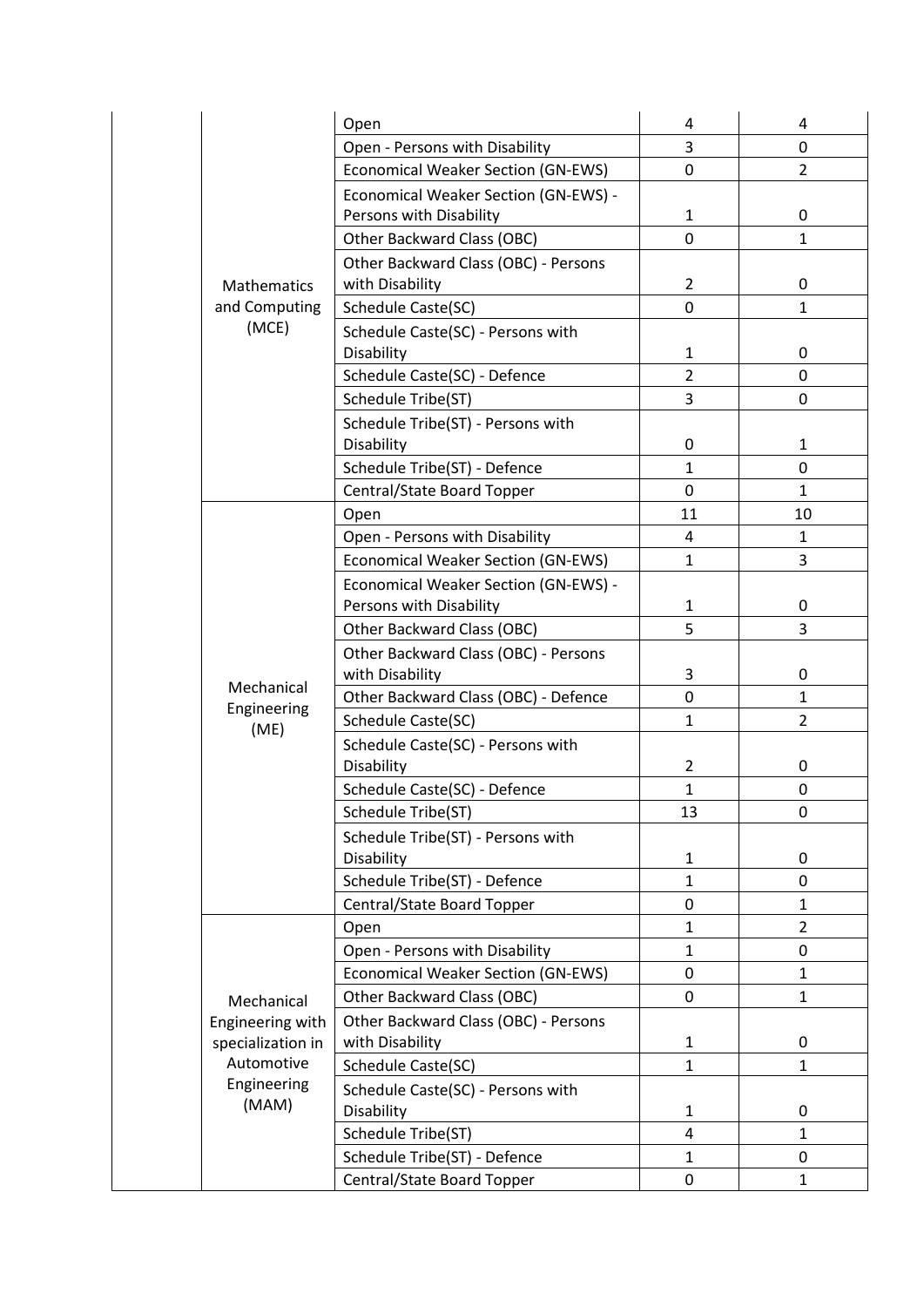|               |                              | Open                                            | $\overline{2}$   | 5                   |
|---------------|------------------------------|-------------------------------------------------|------------------|---------------------|
|               |                              | Open - Persons with Disability                  | $\mathbf{1}$     | 0                   |
|               |                              | Open - Defence                                  | $\mathbf{1}$     | 0                   |
|               |                              | Economical Weaker Section (GN-EWS) -            |                  |                     |
|               |                              | Persons with Disability                         | 1                | 0                   |
|               | Production &                 | Other Backward Class (OBC)                      | 0                | $\mathbf{1}$        |
|               | Industrial                   | Other Backward Class (OBC) - Persons            |                  |                     |
|               | Engineering                  | with Disability                                 | $\mathbf{1}$     | 0                   |
|               | (PIE)                        | Schedule Caste(SC)                              | 0                | $\mathbf{1}$        |
|               |                              | Schedule Caste(SC) - Persons with               |                  |                     |
|               |                              | Disability                                      | 1                | 0                   |
|               |                              | Schedule Tribe(ST)                              | 4                | $\mathbf{1}$        |
|               |                              | Schedule Tribe(ST) - Persons with               |                  |                     |
|               |                              | Disability                                      | 1                | 0                   |
|               |                              | Central/State Board Topper                      | 0                | $\mathbf{1}$        |
|               |                              | Open                                            | 9                | 5                   |
|               |                              | Open - Defence                                  | 1                | 0                   |
|               |                              | Economical Weaker Section (GN-EWS)              | 1                | 0                   |
|               |                              | Economical Weaker Section (GN-EWS) -            |                  |                     |
|               | Software<br>Engineering (SE) | Persons with Disability                         | 1                | 1                   |
|               |                              | Other Backward Class (OBC)                      | 0                | 3                   |
|               |                              | Other Backward Class (OBC) - Persons            |                  |                     |
|               |                              | with Disability                                 | 2<br>$\mathbf 0$ | 0<br>$\mathbf{1}$   |
|               |                              | Schedule Caste(SC)                              |                  |                     |
|               |                              | Schedule Caste(SC) - Persons with<br>Disability | 1                | 0                   |
|               |                              | Schedule Caste(SC) - Defence                    | $\mathbf{1}$     | 0                   |
|               |                              | Schedule Tribe(ST) - Defence                    | $\mathbf{1}$     | 0                   |
|               |                              | Central/State Board Topper                      | 0                | $\mathbf{1}$        |
| <b>IGDTUW</b> |                              | Open                                            | 7                | $\overline{7}$      |
|               |                              | Open - Persons with Disability                  | 3                | 0                   |
|               |                              | <b>Economical Weaker Section (GN-EWS)</b>       | 0                | $\overline{2}$      |
|               |                              | Economical Weaker Section (GN-EWS) -            |                  |                     |
|               |                              | Persons with Disability                         | 1                | 0                   |
|               |                              | Other Backward Class (OBC)                      | $\mathbf{1}$     | 3                   |
|               | Computer<br>Science and      | Other Backward Class (OBC) - Persons            | 2                |                     |
|               | Engineering                  | with Disability<br>Schedule Caste(SC)           | 0                | 1<br>$\overline{2}$ |
|               | (CSE)                        |                                                 |                  |                     |
|               |                              | Schedule Caste(SC) - Persons with<br>Disability | 1                | 0                   |
|               |                              | Schedule Caste(SC) - Defence                    | $\mathbf{1}$     | 0                   |
|               |                              | Schedule Tribe(ST)                              | 8                | $\overline{2}$      |
|               |                              | Schedule Tribe(ST) - Persons with               |                  |                     |
|               |                              | Disability                                      | 1                | 0                   |
|               |                              | Schedule Tribe(ST) - Defence                    | $\mathbf{1}$     | 0                   |
|               | Computer                     | Open                                            | 3                | 6                   |
|               | Science and                  |                                                 | $\overline{2}$   | 0                   |
|               |                              | Open - Persons with Disability                  |                  |                     |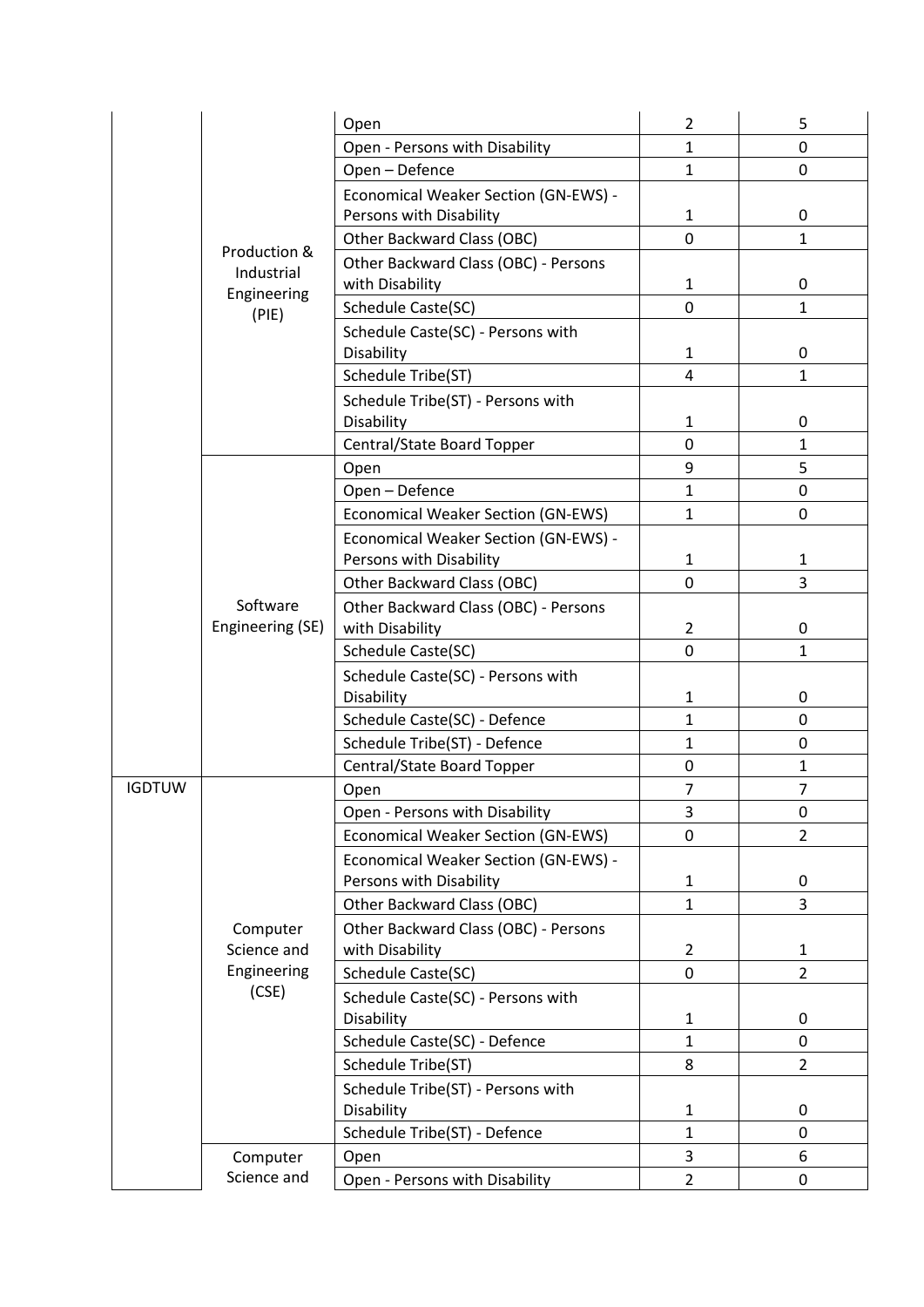| Engineering-                   | Economical Weaker Section (GN-EWS)                              | 0              | 1              |
|--------------------------------|-----------------------------------------------------------------|----------------|----------------|
| Artificial                     | Economical Weaker Section (GN-EWS) -                            |                |                |
| Intelligence                   | Persons with Disability                                         | 1              | $\mathbf{1}$   |
| $(CSE-AI)$                     | Other Backward Class (OBC)                                      | $\mathbf{1}$   | $\overline{2}$ |
|                                | Other Backward Class (OBC) - Persons<br>with Disability         | $\overline{2}$ | 0              |
|                                | Schedule Caste(SC) - Persons with                               |                |                |
|                                | Disability                                                      | $\mathbf{1}$   | 0              |
|                                | Schedule Caste(SC) - Defence                                    | $\mathbf{1}$   | 0              |
|                                | Schedule Tribe(ST)                                              | 6              | 1              |
|                                | Schedule Tribe(ST) - Persons with<br>Disability                 | 1              | 1              |
|                                | Open                                                            | 3              | $\mathbf{1}$   |
| <b>Dual Degree</b>             | Open - Defence                                                  | $\mathbf{1}$   | 0              |
| B.Tech.<br>Mechanical and      | Economical Weaker Section (GN-EWS) -<br>Persons with Disability | $\mathbf{1}$   | 0              |
| Automation                     |                                                                 | $\overline{2}$ | $\mathbf{1}$   |
| Engineering and                | Other Backward Class (OBC)                                      | $\mathbf{1}$   | 0              |
| MBA (DMAM)                     | Other Backward Class (OBC) - Defence                            | 3              |                |
|                                | Schedule Caste(SC)                                              |                | 0              |
|                                | Schedule Tribe(ST)                                              | $\overline{2}$ | 0              |
|                                | Open                                                            | $\mathbf{1}$   | $\overline{2}$ |
|                                | Open - Persons with Disability                                  | $\mathbf{1}$   | 0              |
|                                | Open - Defence                                                  | $\mathbf{1}$   | $\Omega$       |
| <b>Electronics and</b>         | Economical Weaker Section (GN-EWS)                              | $\mathbf 0$    | $\mathbf{1}$   |
| Communication                  | Other Backward Class (OBC)                                      | 0              | $\overline{2}$ |
| Engineering<br>(ECE)           | Other Backward Class (OBC) - Persons<br>with Disability         | 1              | 0              |
|                                | Other Backward Class (OBC) - Defence                            | $\mathbf{1}$   | 0              |
|                                | Schedule Caste(SC)                                              | $\mathbf{1}$   | $\overline{2}$ |
|                                | Schedule Tribe(ST)                                              | 4              | 0              |
|                                | Open                                                            | 3              | 6              |
|                                | Open - Persons with Disability                                  | $\overline{2}$ | 0              |
|                                | Open - Defence                                                  | 0              | 1              |
|                                | Economical Weaker Section (GN-EWS)                              | $\mathbf{1}$   | 0              |
|                                | Economical Weaker Section (GN-EWS) -<br>Persons with Disability | $\mathbf{1}$   | $\mathbf{1}$   |
| <b>Electronics and</b>         | Other Backward Class (OBC)                                      | 0              | $\mathbf{1}$   |
| Communications<br>Engineering- | Other Backward Class (OBC) - Persons<br>with Disability         | $\overline{2}$ | 0              |
| Artificial                     | Other Backward Class (OBC) - Defence                            | $\mathbf{1}$   | 0              |
| Intelligence                   | Schedule Caste(SC)                                              | $\mathbf{1}$   | $\mathbf{1}$   |
| (ECE-AI)                       | Schedule Caste(SC) - Persons with                               |                |                |
|                                | Disability                                                      | $\mathbf{1}$   | 0              |
|                                | Schedule Caste(SC) - Defence                                    | 1              | 0              |
|                                | Schedule Tribe(ST)                                              | 8              | 1              |
|                                | Schedule Tribe(ST) - Persons with                               |                |                |
|                                | Disability                                                      | $\mathbf{1}$   | 1              |
|                                |                                                                 |                |                |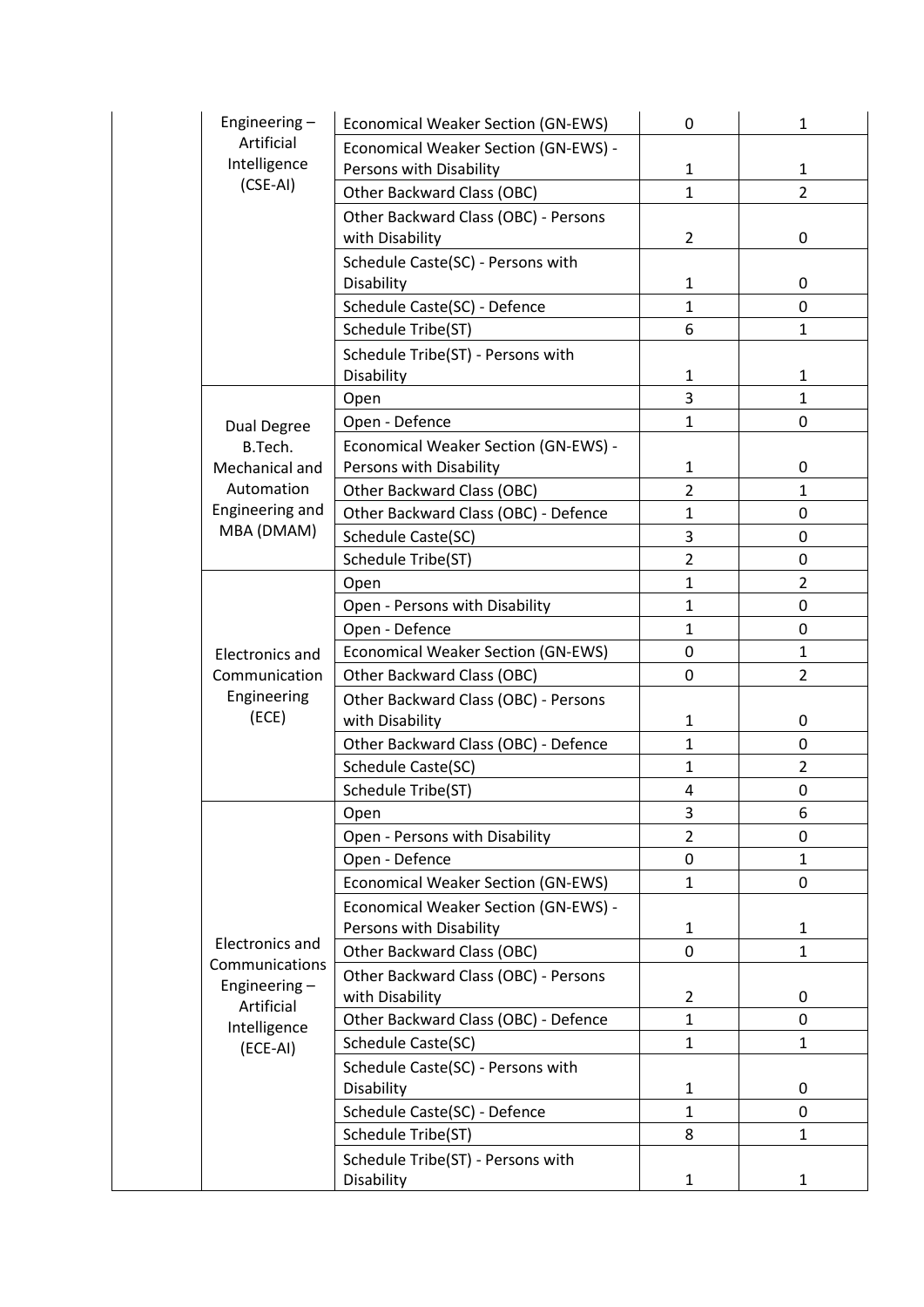|              |                        | Open                                                    | $\mathbf{1}$      | 3                   |
|--------------|------------------------|---------------------------------------------------------|-------------------|---------------------|
|              |                        | Open - Persons with Disability                          | $\overline{2}$    | 0                   |
|              |                        | Economical Weaker Section (GN-EWS) -                    |                   |                     |
|              |                        | Persons with Disability                                 | $\mathbf{1}$      | $\mathbf{1}$        |
|              |                        | Other Backward Class (OBC)                              | 0                 | $\overline{2}$      |
|              |                        | Other Backward Class (OBC) - Persons                    |                   |                     |
|              | Information            | with Disability                                         | $\overline{2}$    | 0                   |
|              | Technology (IT)        | Schedule Caste(SC)                                      | 0                 | $\mathbf{1}$        |
|              |                        | Schedule Caste(SC) - Persons with<br>Disability         | 1                 | 0                   |
|              |                        | Schedule Caste(SC) - Defence                            | $\mathbf{1}$      | $\mathbf 0$         |
|              |                        | Schedule Tribe(ST)                                      | 8                 | $\mathbf{1}$        |
|              |                        | Schedule Tribe(ST) - Persons with<br>Disability         | 1                 | 1                   |
|              |                        | Open                                                    | 5                 | $\overline{4}$      |
|              |                        | Open - Persons with Disability                          | $\overline{2}$    | 0                   |
|              |                        | <b>Economical Weaker Section (GN-EWS)</b>               | 0                 | $\mathbf{1}$        |
|              | Mechanical and         | Economical Weaker Section (GN-EWS) -<br>Defence         | $\mathbf{1}$      | 0                   |
|              | Automation             | Other Backward Class (OBC)                              | $\overline{2}$    | $\overline{2}$      |
|              | Engineering<br>(MAE)   | Other Backward Class (OBC) - Persons<br>with Disability | 1                 | 0                   |
|              |                        | Other Backward Class (OBC) - Defence                    | $\mathbf{1}$      | 0                   |
|              |                        | Schedule Caste(SC)                                      | 4                 | $\overline{2}$      |
|              |                        | Schedule Caste(SC) - Defence                            | $\mathbf{1}$      | 0                   |
|              |                        | Schedule Tribe(ST)                                      | $\overline{7}$    | $\mathbf{1}$        |
| <b>IIITD</b> |                        | Open                                                    | $\overline{4}$    | $\mathbf{1}$        |
|              |                        | <b>Economical Weaker Section (GN-EWS)</b>               | $\pmb{0}$         | $\mathbf{1}$        |
|              | Computer               | Other Backward Class (OBC)                              | 0                 | $\overline{2}$      |
|              | Science and<br>Applied | Other Backward Class (OBC) - Persons                    |                   |                     |
|              | Mathematics            | with Disability                                         | $\mathbf{1}$      | 0                   |
|              | (CSAM)                 | Schedule Caste(SC) - Persons with                       |                   |                     |
|              |                        | Disability                                              | 1                 | $\mathbf{1}$        |
|              | Computer               | Schedule Caste(SC) - Defence                            | $\mathbf{1}$      | 0                   |
|              | Science and            | Open<br>Other Backward Class (OBC)                      | 6<br>$\mathbf{1}$ | $\overline{2}$<br>0 |
|              | Artifical              |                                                         |                   |                     |
|              | Intelligence<br>(CSAI) | Other Backward Class (OBC) - Persons<br>with Disability | 1                 | 0                   |
|              |                        | Open                                                    | $\overline{2}$    | $\mathbf{1}$        |
|              | Computer               | Open - Persons with Disability                          | $\mathbf{1}$      | $\pmb{0}$           |
|              | Science and Bio        | Economical Weaker Section (GN-EWS) -                    |                   |                     |
|              | Sciences (CSB)         | Persons with Disability                                 | $\mathbf{1}$      | 0                   |
|              |                        | Other Backward Class (OBC)                              | 0                 | $\overline{2}$      |
|              | Computer               | Open                                                    | $\mathbf{1}$      | $\mathbf{1}$        |
|              | Science and            | <b>Economical Weaker Section (GN-EWS)</b>               | $\mathbf{1}$      | $\mathbf{1}$        |
|              | Design (CSD)           | Schedule Caste(SC)                                      | $\mathbf{1}$      | 0                   |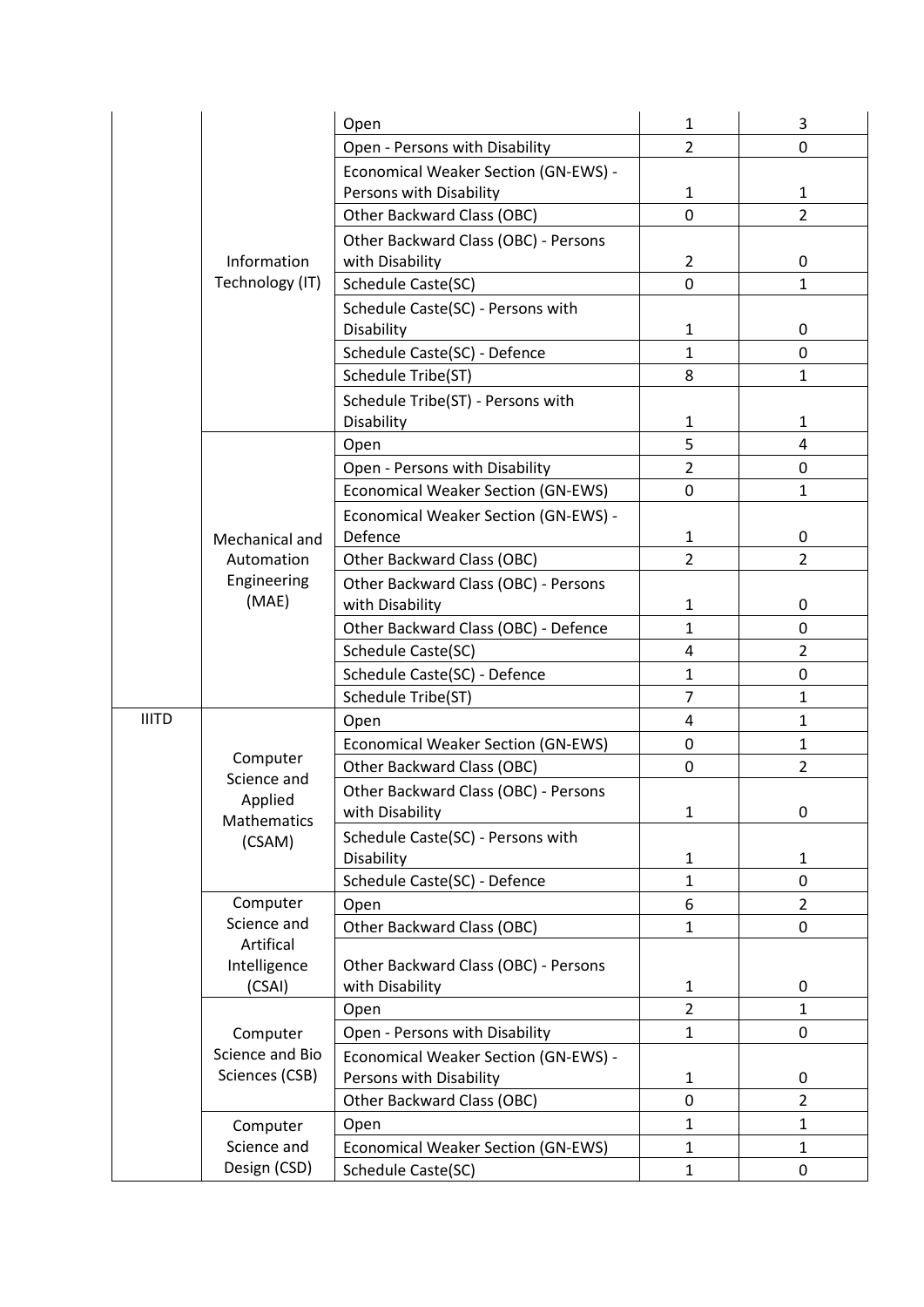| Open - Defence<br>1<br>0<br>$\mathbf 0$<br>$\mathbf{1}$<br><b>Economical Weaker Section (GN-EWS)</b><br>0<br>$\mathbf{1}$<br>Other Backward Class (OBC)<br>Computer<br>Science and<br>Other Backward Class (OBC) - Persons<br>Engineering<br>with Disability<br>$\mathbf{1}$<br>0<br>(CSE)<br>Schedule Caste(SC) - Persons with<br>Disability<br>1<br>0<br>Schedule Caste(SC) - Defence<br>0<br>1<br>Schedule Tribe(ST)<br>$\mathbf 0$<br>$\mathbf{1}$<br>$\overline{2}$<br>$\overline{2}$<br>Open |
|----------------------------------------------------------------------------------------------------------------------------------------------------------------------------------------------------------------------------------------------------------------------------------------------------------------------------------------------------------------------------------------------------------------------------------------------------------------------------------------------------|
|                                                                                                                                                                                                                                                                                                                                                                                                                                                                                                    |
|                                                                                                                                                                                                                                                                                                                                                                                                                                                                                                    |
|                                                                                                                                                                                                                                                                                                                                                                                                                                                                                                    |
|                                                                                                                                                                                                                                                                                                                                                                                                                                                                                                    |
|                                                                                                                                                                                                                                                                                                                                                                                                                                                                                                    |
|                                                                                                                                                                                                                                                                                                                                                                                                                                                                                                    |
|                                                                                                                                                                                                                                                                                                                                                                                                                                                                                                    |
|                                                                                                                                                                                                                                                                                                                                                                                                                                                                                                    |
| Computer<br>$\mathbf{1}$<br><b>Economical Weaker Section (GN-EWS)</b><br>0<br>Science and                                                                                                                                                                                                                                                                                                                                                                                                          |
| $\mathbf 0$<br>Other Backward Class (OBC)<br>$\mathbf{1}$<br>Social Sciences                                                                                                                                                                                                                                                                                                                                                                                                                       |
| Schedule Caste(SC)<br>1<br>1<br>(CSSS)                                                                                                                                                                                                                                                                                                                                                                                                                                                             |
| $\mathbf{1}$<br>$\mathbf 0$<br>Schedule Tribe(ST)                                                                                                                                                                                                                                                                                                                                                                                                                                                  |
| 3<br>$\mathbf{1}$<br>Open                                                                                                                                                                                                                                                                                                                                                                                                                                                                          |
| $\mathbf{1}$<br>0<br>Open - Persons with Disability                                                                                                                                                                                                                                                                                                                                                                                                                                                |
| Economical Weaker Section (GN-EWS)<br>0<br>$\mathbf{1}$                                                                                                                                                                                                                                                                                                                                                                                                                                            |
| Economical Weaker Section (GN-EWS) -<br>Persons with Disability<br>$\mathbf{1}$<br>0<br><b>Electronics and</b>                                                                                                                                                                                                                                                                                                                                                                                     |
| $\overline{2}$<br>0<br>Communication<br>Other Backward Class (OBC)                                                                                                                                                                                                                                                                                                                                                                                                                                 |
| Engineering<br>Other Backward Class (OBC) - Persons<br>(ECE)<br>with Disability<br>$\mathbf{1}$<br>0                                                                                                                                                                                                                                                                                                                                                                                               |
| Schedule Caste(SC) - Persons with<br>Disability<br>1<br>0                                                                                                                                                                                                                                                                                                                                                                                                                                          |
| Schedule Caste(SC) - Defence<br>1<br>0                                                                                                                                                                                                                                                                                                                                                                                                                                                             |
| Schedule Tribe(ST)<br>$\mathbf 0$<br>1                                                                                                                                                                                                                                                                                                                                                                                                                                                             |
| <b>NSUT</b><br>$\overline{4}$<br>$\mathbf{1}$<br>Open                                                                                                                                                                                                                                                                                                                                                                                                                                              |
| Open - Persons with Disability<br>$\mathbf{1}$<br>0                                                                                                                                                                                                                                                                                                                                                                                                                                                |
| $\overline{2}$<br>Other Backward Class (OBC)<br>1                                                                                                                                                                                                                                                                                                                                                                                                                                                  |
| Other Backward Class (OBC) - Persons<br>with Disability<br>$\mathbf{1}$<br>0                                                                                                                                                                                                                                                                                                                                                                                                                       |
| 0<br>Other Backward Class (OBC) - Defence<br>$\mathbf{1}$                                                                                                                                                                                                                                                                                                                                                                                                                                          |
| Bio-Technology<br>$\overline{2}$<br>Schedule Caste(SC)<br>$\mathbf{1}$<br>(BT) (NSUT                                                                                                                                                                                                                                                                                                                                                                                                               |
| Schedule Caste(SC) - Persons with<br><b>MAIN CAMPUS)</b><br>Disability<br>1<br>0                                                                                                                                                                                                                                                                                                                                                                                                                   |
| Schedule Caste(SC) - Defence<br>0<br>$\mathbf{1}$                                                                                                                                                                                                                                                                                                                                                                                                                                                  |
| 4<br>$\mathbf{1}$<br>Schedule Tribe(ST)                                                                                                                                                                                                                                                                                                                                                                                                                                                            |
| Schedule Tribe(ST) - Defence<br>$\mathbf{1}$<br>0                                                                                                                                                                                                                                                                                                                                                                                                                                                  |
| Schedule Caste(SC) - Girl Quota<br>$\mathbf{1}$<br>0                                                                                                                                                                                                                                                                                                                                                                                                                                               |
| Schedule Tribe(ST) - Girl Quota<br>$\mathbf{1}$<br>0                                                                                                                                                                                                                                                                                                                                                                                                                                               |
| 6<br>$\overline{2}$<br>Open                                                                                                                                                                                                                                                                                                                                                                                                                                                                        |
| Open - Persons with Disability<br>1<br>0                                                                                                                                                                                                                                                                                                                                                                                                                                                           |
| <b>Civil Engineering</b><br><b>Economical Weaker Section (GN-EWS)</b><br>$\overline{2}$<br>$\mathbf{1}$<br>(CE)(NSUT WEST                                                                                                                                                                                                                                                                                                                                                                          |
| Economical Weaker Section (GN-EWS) -<br>CAMPUS)<br>Persons with Disability<br>1<br>0                                                                                                                                                                                                                                                                                                                                                                                                               |
| Other Backward Class (OBC)<br>3<br>$\overline{2}$                                                                                                                                                                                                                                                                                                                                                                                                                                                  |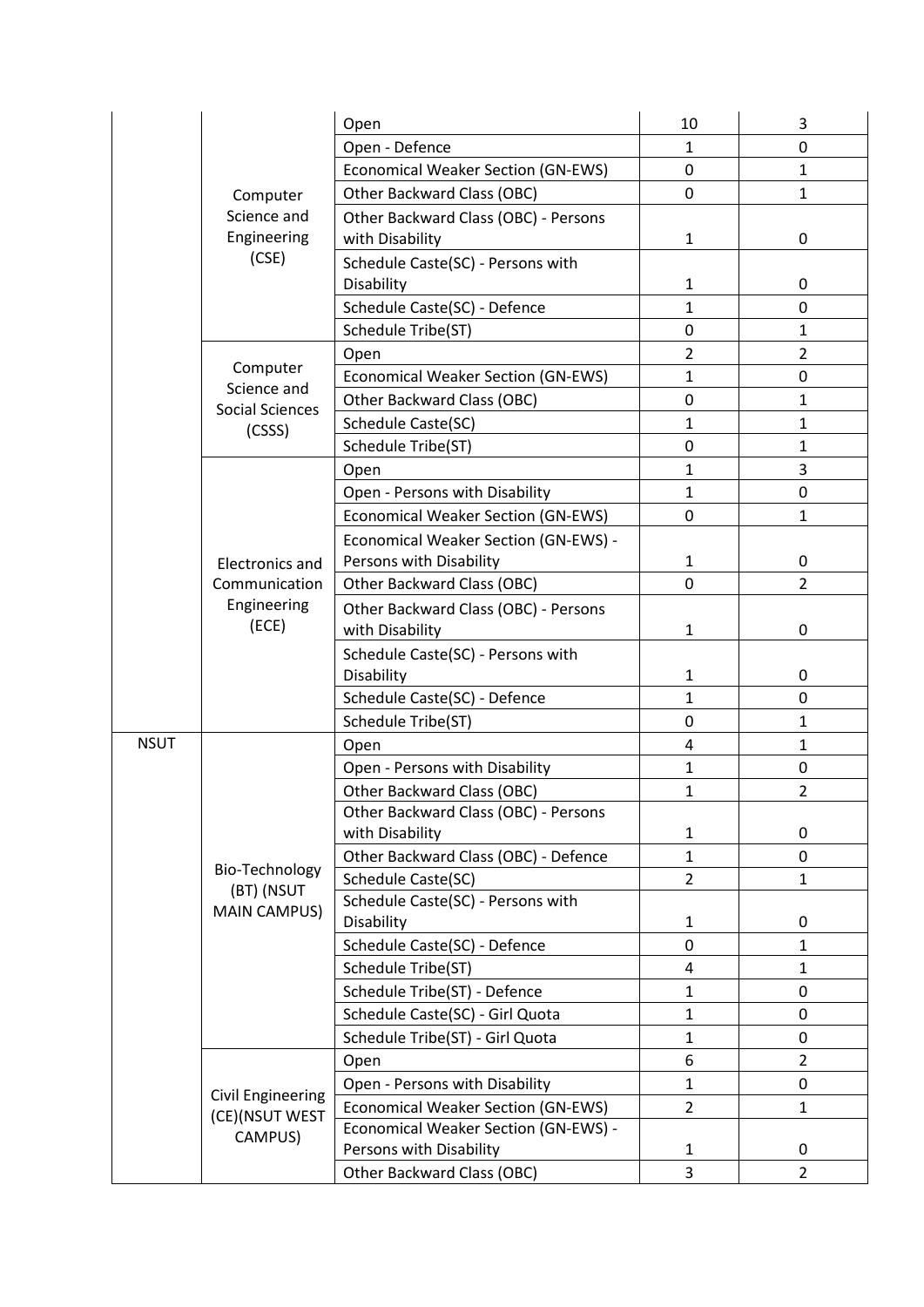|                                   | Other Backward Class (OBC) - Persons        |                |                |
|-----------------------------------|---------------------------------------------|----------------|----------------|
|                                   | with Disability                             | $\mathbf{1}$   | 0              |
|                                   | Other Backward Class (OBC) - Defence        | $\mathbf 0$    | $\mathbf{1}$   |
|                                   | Schedule Caste(SC)                          | 3              | $\overline{2}$ |
|                                   | Schedule Tribe(ST) - Defence                | $\mathbf{1}$   | 0              |
|                                   | Open - Girl Quota                           | $\mathbf 0$    | $\mathbf{1}$   |
|                                   | Schedule Tribe(ST) - Girl Quota             | $\mathbf{1}$   | 0              |
|                                   | Open                                        | $\overline{7}$ | $\mathbf{1}$   |
|                                   | Open - Persons with Disability              | $\overline{2}$ | 0              |
|                                   | <b>Economical Weaker Section (GN-EWS)</b>   | 0              | $\mathbf{1}$   |
| Computer                          | <b>Economical Weaker Section (GN-EWS) -</b> |                |                |
| Science and                       | Persons with Disability                     | $\mathbf{1}$   | 0              |
| Engineering                       | Other Backward Class (OBC)                  | $\mathbf{1}$   | $\mathbf{1}$   |
| (Artificial                       | Other Backward Class (OBC) - Persons        |                |                |
| Intelligence)                     | with Disability                             | $\mathbf{1}$   | 0              |
| (CSAI)(NSUT                       | Schedule Caste(SC) - Persons with           |                |                |
| <b>MAIN CAMPUS)</b>               | Disability                                  | $\mathbf{1}$   | 0              |
|                                   | Schedule Caste(SC) - Defence                | $\mathbf{1}$   | $\mathbf 0$    |
|                                   |                                             |                |                |
|                                   | Schedule Tribe(ST) - Defence                | $\mathbf{1}$   | 0              |
|                                   | Open                                        | $\mathbf 0$    | $\overline{2}$ |
|                                   | Open - Persons with Disability              | $\mathbf{1}$   | $\mathbf{1}$   |
| Computer                          | <b>Economical Weaker Section (GN-EWS)</b>   | $\mathbf 0$    | $\mathbf{1}$   |
| Science and                       | Economical Weaker Section (GN-EWS) -        |                |                |
| <b>Engineering (Big</b>           | Persons with Disability                     | $\mathbf{1}$   | 0              |
| Data Analytics)                   | <b>Other Backward Class (OBC)</b>           | $\mathbf 0$    | $\overline{2}$ |
| (CSDA)(NSUT                       | Schedule Caste(SC)                          | $\mathbf 0$    | $\mathbf{1}$   |
| <b>EAST CAMPUS)</b>               | Schedule Caste(SC) - Persons with           |                |                |
|                                   | Disability                                  | $\mathbf{1}$   | 0              |
|                                   | Schedule Tribe(ST)                          | $\mathbf{1}$   | 0              |
|                                   | Open - Girl Quota                           | $\mathbf 0$    | $\mathbf{1}$   |
|                                   | Open                                        | 11             | $\overline{4}$ |
|                                   | <b>Economical Weaker Section (GN-EWS)</b>   | 0              | 1              |
|                                   | Economical Weaker Section (GN-EWS) -        |                |                |
|                                   | Persons with Disability                     | $\mathbf{1}$   | 0              |
|                                   | Economical Weaker Section (GN-EWS) -        |                |                |
|                                   | Defence                                     | 0              | $\mathbf{1}$   |
| Computer                          | Other Backward Class (OBC)                  | $\mathbf{1}$   | 0              |
| Science and                       | Other Backward Class (OBC) - Persons        |                |                |
| Engineering                       | with Disability                             | $\mathbf{1}$   | 0              |
| (CSE)(NSUT<br><b>MAIN CAMPUS)</b> | Schedule Caste(SC) - Persons with           |                |                |
|                                   | Disability                                  | $\mathbf{1}$   | 1              |
|                                   | Schedule Tribe(ST)                          | $\mathbf{1}$   | $\mathbf{1}$   |
|                                   | Schedule Tribe(ST) - Persons with           |                |                |
|                                   | Disability                                  | $\mathbf{1}$   | 0              |
|                                   | Kashmiri Migrant                            | $\mathbf{1}$   | 0              |
|                                   | Open - Girl Quota                           | 0              | $\mathbf{1}$   |
|                                   | Schedule Caste(SC) - Girl Quota             | 0              | $\mathbf{1}$   |
|                                   | Open                                        | 5              | $\mathbf{1}$   |
|                                   |                                             |                |                |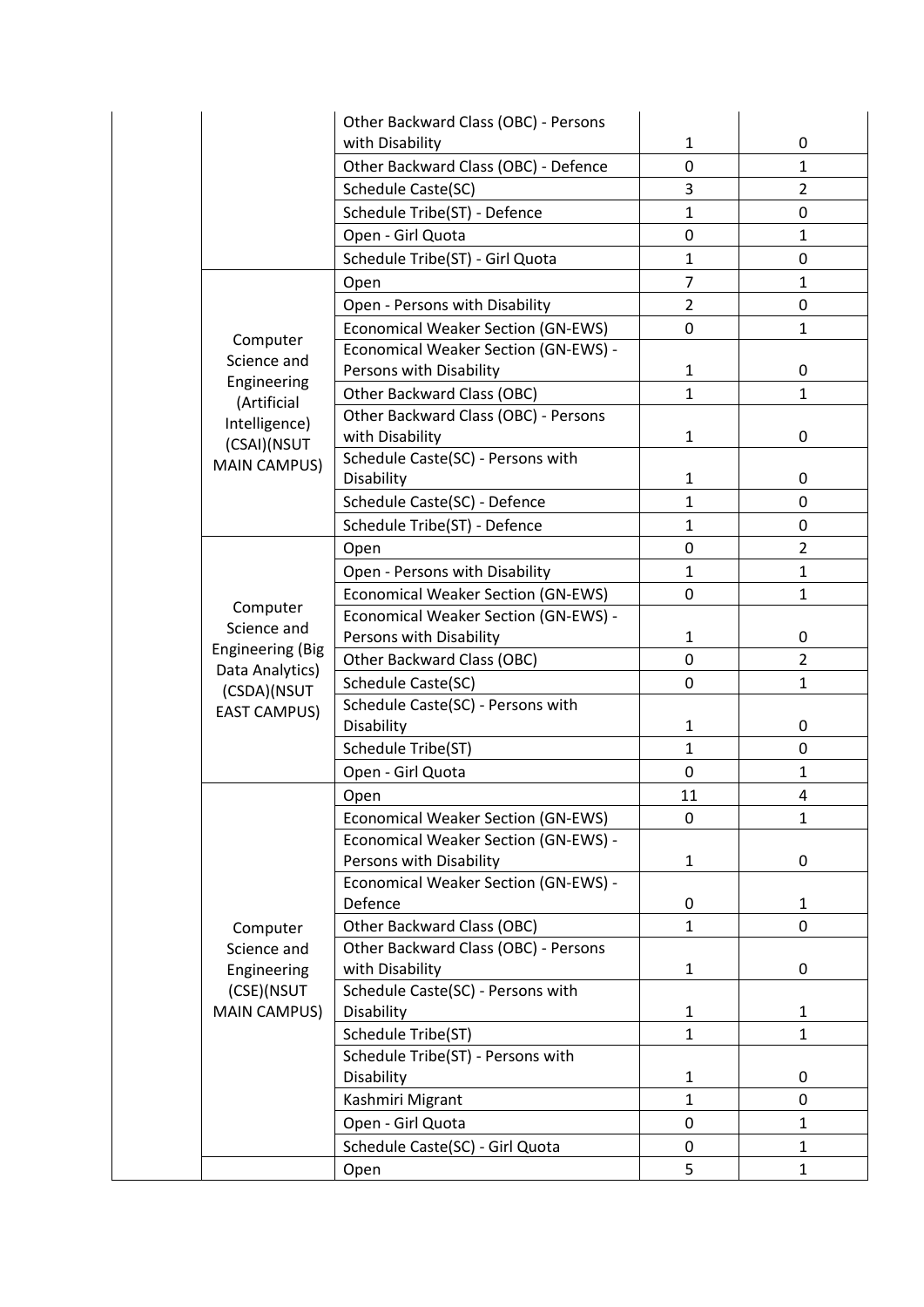|  | Computer                                               | <b>Economical Weaker Section (GN-EWS)</b>                       | 0                       | $\mathbf{1}$   |
|--|--------------------------------------------------------|-----------------------------------------------------------------|-------------------------|----------------|
|  | Science and                                            | Other Backward Class (OBC) - Persons                            |                         |                |
|  | Engineering                                            | with Disability                                                 | $\mathbf{1}$            | 0              |
|  | (Data Science)                                         | Schedule Caste(SC)                                              | 0                       | $\mathbf{1}$   |
|  | (CSDS)(NSUT<br><b>MAIN CAMPUS)</b>                     | Open - Girl Quota                                               | $\mathbf{1}$            | 0              |
|  |                                                        | Open                                                            | $\mathbf{1}$            | $\mathbf{1}$   |
|  | Computer                                               | Open - Persons with Disability                                  | $\mathbf{1}$            | 0              |
|  | Science and                                            | <b>Economical Weaker Section (GN-EWS)</b>                       | $\mathbf{1}$            | $\mathbf{1}$   |
|  | Engineering                                            | Other Backward Class (OBC)                                      | $\overline{2}$          | $\overline{2}$ |
|  | (Internet of                                           | Other Backward Class (OBC) - Persons                            |                         |                |
|  | Things)                                                | with Disability                                                 | $\mathbf{1}$            | 0              |
|  | (CIOT)(NSUT                                            | Schedule Caste(SC) - Defence                                    | $\mathbf{1}$            | 0              |
|  | East Campus)                                           | Schedule Tribe(ST)                                              | 3                       | $\mathbf{1}$   |
|  |                                                        | Open - Girl Quota                                               | $\boldsymbol{0}$        | $\mathbf{1}$   |
|  |                                                        | Open                                                            | 3                       | 3              |
|  |                                                        |                                                                 | 3                       |                |
|  |                                                        | Open - Persons with Disability                                  |                         | 0              |
|  |                                                        | <b>Economical Weaker Section (GN-EWS)</b>                       | 0                       | 2              |
|  |                                                        | Economical Weaker Section (GN-EWS) -                            | $\mathbf{1}$            | $\mathbf 0$    |
|  |                                                        | Persons with Disability<br>Economical Weaker Section (GN-EWS) - |                         |                |
|  |                                                        | Defence                                                         | $\mathbf{1}$            | 0              |
|  |                                                        | Other Backward Class (OBC)                                      | 4                       | $\overline{2}$ |
|  |                                                        | Other Backward Class (OBC) - Persons                            |                         |                |
|  | Electrical<br>Engineering<br>(EE)(NSUT MAIN<br>CAMPUS) | with Disability                                                 | $\overline{2}$          | 0              |
|  |                                                        | Schedule Caste(SC)                                              | 0                       | 3              |
|  |                                                        | Schedule Caste(SC) - Persons with                               |                         |                |
|  |                                                        | Disability                                                      | $\mathbf{1}$            | 0              |
|  |                                                        | Schedule Caste(SC) - Defence                                    | $\mathbf{1}$            | 0              |
|  |                                                        | Schedule Tribe(ST)                                              | $\overline{\mathbf{4}}$ | $\mathbf{1}$   |
|  |                                                        | Schedule Tribe(ST) - Persons with                               |                         |                |
|  |                                                        | Disability                                                      | $\mathbf{1}$            | 0              |
|  |                                                        | Schedule Tribe(ST) - Defence                                    | $\mathbf{1}$            | 0              |
|  |                                                        | Open - Girl Quota                                               | 1                       | 1              |
|  |                                                        | Other Backward Class (OBC)- Girl Quota                          | 0                       | $\mathbf{1}$   |
|  |                                                        | Schedule Tribe(ST) - Girl Quota                                 | $\mathbf{1}$            | 0              |
|  |                                                        | Open                                                            | 5                       | 4              |
|  |                                                        | Open - Persons with Disability                                  | $\overline{2}$          | 0              |
|  | <b>Electronics and</b>                                 | Economical Weaker Section (GN-EWS) -                            |                         |                |
|  | Communication                                          | Defence                                                         | 0                       | 1              |
|  | Engineering                                            | Other Backward Class (OBC)                                      | $\overline{2}$          | $\overline{2}$ |
|  | (Artificial                                            | Other Backward Class (OBC) - Persons                            |                         |                |
|  | Intelligence and                                       | with Disability                                                 | $\overline{2}$          | 0              |
|  | Machine                                                | Schedule Caste(SC)                                              | $\mathbf{1}$            | $\mathbf{1}$   |
|  | Learning)                                              | Schedule Caste(SC) - Persons with                               |                         |                |
|  | (ECAM) (NSUT                                           | Disability                                                      | 1                       | $\mathbf{1}$   |
|  | <b>EAST CAMPUS)</b>                                    | Schedule Caste(SC) - Defence                                    | $\mathbf{1}$            | 0              |
|  |                                                        | Schedule Tribe(ST)                                              | 6                       | 0              |
|  |                                                        |                                                                 |                         |                |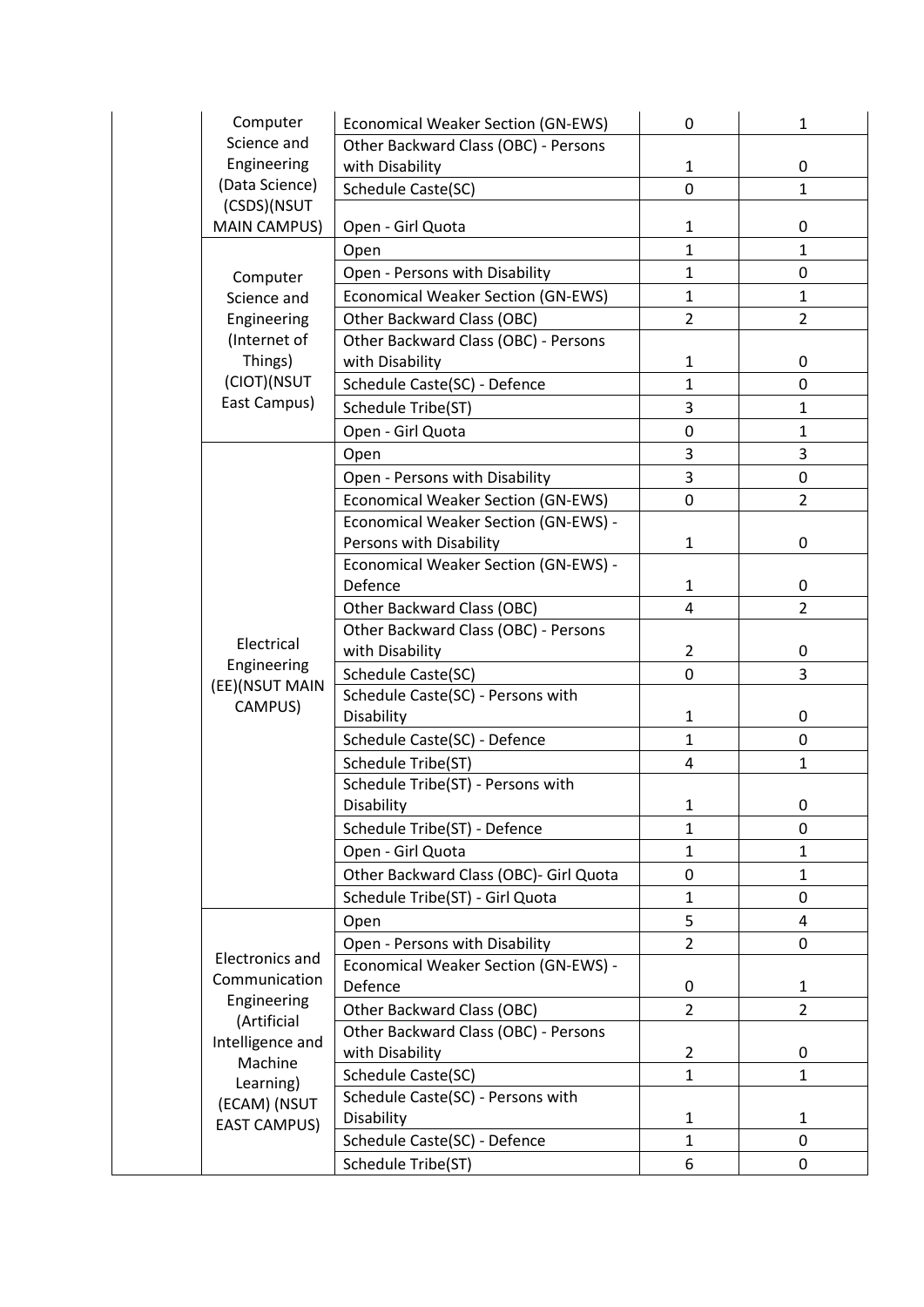|                                             | Schedule Tribe(ST) - Persons with           |                |                |
|---------------------------------------------|---------------------------------------------|----------------|----------------|
|                                             | Disability                                  | $\mathbf{1}$   | 0              |
|                                             | Open - Girl Quota                           | $\mathbf{1}$   | 0              |
|                                             | Other Backward Class (OBC)- Girl Quota      | 0              | 1              |
|                                             | Open                                        | 4              | 6              |
|                                             | Open - Persons with Disability              | 3              | 1              |
|                                             | <b>Economical Weaker Section (GN-EWS) -</b> |                |                |
|                                             | Persons with Disability                     | $\mathbf{1}$   | 0              |
|                                             | Other Backward Class (OBC)                  | $\mathbf{1}$   | 3              |
|                                             | Other Backward Class (OBC) - Persons        |                |                |
| <b>Electronics and</b>                      | with Disability                             | $\overline{2}$ | $\mathbf{1}$   |
| Communication                               | Schedule Caste(SC)                          | $\mathbf 0$    | $\overline{2}$ |
| Engineering<br>(ECE)(NSUT                   | Schedule Caste(SC) - Persons with           |                |                |
| <b>MAIN CAMPUS)</b>                         | Disability                                  | $\mathbf{1}$   | 0              |
|                                             | Schedule Caste(SC) - Defence                | $\mathbf{1}$   | 0              |
|                                             | Schedule Tribe(ST)                          | 5              | $\mathbf{1}$   |
|                                             | Schedule Tribe(ST) - Persons with           |                |                |
|                                             | Disability                                  | 1              | 1              |
|                                             | Other Backward Class (OBC)- Girl Quota      | 0              | $\mathbf{1}$   |
|                                             | Schedule Tribe(ST) - Girl Quota             | $\mathbf{1}$   | 0              |
| <b>Electronics and</b>                      | Open                                        | $\mathbf{1}$   | 0              |
| Communication                               | Open - Persons with Disability              | $\overline{2}$ | 0              |
| Engineering                                 | <b>Economical Weaker Section (GN-EWS)</b>   | $\mathbf{1}$   | $\mathbf{1}$   |
| (Internet of                                | Other Backward Class (OBC) - Persons        |                |                |
| Things)<br>(EIOT)(NSUT<br>MAIN CAMPUS)      | with Disability                             | $\mathbf{1}$   | 0              |
|                                             | Schedule Tribe(ST)                          | $\overline{2}$ | 0              |
|                                             | Open - Girl Quota                           | $\overline{2}$ | 0              |
|                                             | Open                                        | 6              | 3              |
|                                             | Open - Persons with Disability              | $\mathbf{1}$   | 0              |
|                                             | Open - Defence                              | $\mathbf{1}$   | 0              |
|                                             | Other Backward Class (OBC)                  | $\mathbf{1}$   | 3              |
| Geoinformatics                              | Other Backward Class (OBC) - Defence        | $\mathbf{1}$   | 0              |
| (GI)(NSUT WEST                              | Schedule Caste(SC)                          | 4              | 1              |
| CAMPUS)                                     | Schedule Caste(SC) - Defence                | $\mathbf{1}$   | 0              |
|                                             | Schedule Tribe(ST)                          | 4              | 1              |
|                                             | Open - Girl Quota                           | $\mathbf{1}$   | 0              |
|                                             |                                             |                |                |
|                                             | Other Backward Class (OBC)- Girl Quota      | $\mathbf{1}$   | 1              |
|                                             | Schedule Tribe(ST) - Girl Quota             | $\mathbf{1}$   | 0              |
|                                             | Open                                        | 3              | $\mathbf{1}$   |
|                                             | <b>Economical Weaker Section (GN-EWS)</b>   | 0              | $\mathbf{1}$   |
| Information<br>Technology<br>(IT)(NSUT MAIN | Other Backward Class (OBC)                  | $\mathbf{1}$   | $\overline{2}$ |
|                                             | Other Backward Class (OBC) - Persons        |                |                |
|                                             | with Disability                             | $\mathbf{1}$   | 0              |
|                                             | Schedule Caste(SC)                          | 0              | $\overline{2}$ |
| CAMPUS)                                     | Schedule Caste(SC) - Persons with           |                |                |
|                                             | Disability                                  | $\mathbf{1}$   | 0              |
|                                             | Schedule Tribe(ST) - Defence                | $\mathbf{1}$   | 0              |
|                                             | Open - Girl Quota                           | $\overline{2}$ | 0              |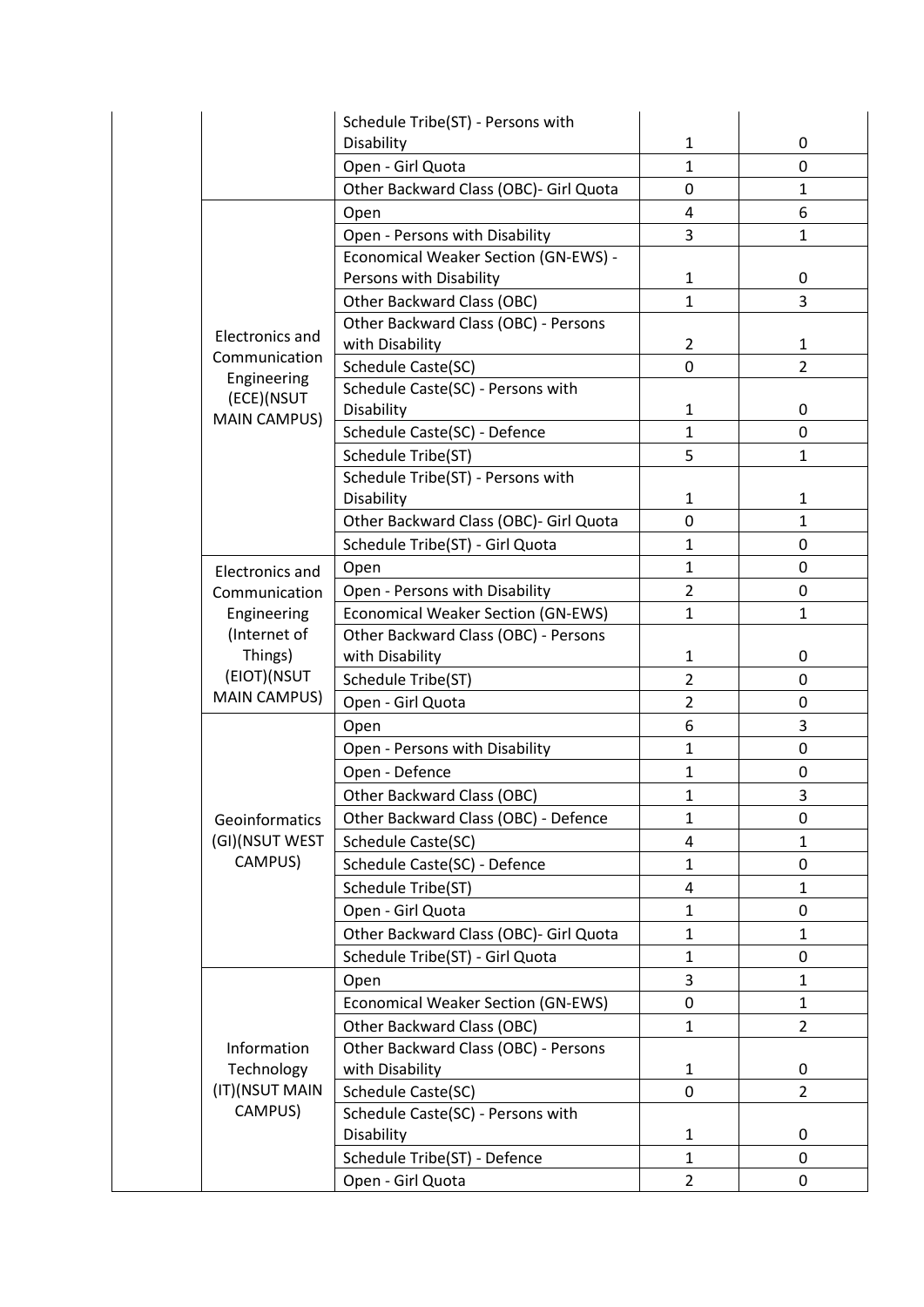| Information               | Open                                       | $\mathbf{1}$   | 3              |
|---------------------------|--------------------------------------------|----------------|----------------|
| Technology                | Other Backward Class (OBC)                 | 0              | 1              |
| (Network and              | Other Backward Class (OBC) - Persons       |                |                |
| Information               | with Disability                            | $\mathbf{1}$   | 0              |
| Security)<br>(ITNS)(NSUT  |                                            |                |                |
| <b>MAIN CAMPUS)</b>       | Schedule Caste(SC) - Defence               | $\mathbf{1}$   | 0              |
|                           | Open                                       | 8              | 6              |
|                           | Open - Persons with Disability             | 3              | 1              |
|                           | Open - Defence                             | $\mathbf 0$    | $\mathbf{1}$   |
|                           | <b>Economical Weaker Section (GN-EWS)</b>  | $\mathbf 0$    | $\overline{2}$ |
|                           | Economical Weaker Section (GN-EWS) -       |                |                |
|                           | Persons with Disability                    | $\mathbf{1}$   | 0              |
|                           | Other Backward Class (OBC)                 | $\overline{2}$ | 3              |
|                           | Other Backward Class (OBC) - Persons       |                |                |
| Instrumentation           | with Disability                            | $\mathbf{1}$   | $\mathbf{1}$   |
| and Control               | Schedule Caste(SC)                         | $\mathbf 0$    | 2              |
| Engineering               | Schedule Caste(SC) - Persons with          |                |                |
| (ICE)(NSUT                | Disability                                 | 1              | 0              |
| <b>MAIN CAMPUS)</b>       | Schedule Caste(SC) - Defence               | $\mathbf{1}$   | 0              |
|                           | Schedule Tribe(ST)                         | 8              | $\mathbf{1}$   |
|                           | Schedule Tribe(ST) - Defence               | $\mathbf{1}$   | $\mathbf{1}$   |
|                           | Open - Girl Quota                          | $\mathbf{1}$   | 1              |
|                           | <b>Economical Weaker Section (GN-EWS)-</b> |                |                |
|                           | Girl Quota                                 | $\mathbf 0$    | $\mathbf{1}$   |
|                           | Other Backward Class (OBC)- Girl Quota     | $\mathbf{1}$   | 0              |
|                           | Schedule Tribe(ST) - Girl Quota            | $\mathbf{1}$   | $\mathbf 0$    |
|                           | Open                                       | 7              | 4              |
|                           | Open - Persons with Disability             | $\mathbf{1}$   | 0              |
|                           | Open - Defence                             | $\mathbf{1}$   | 0              |
|                           | Economical Weaker Section (GN-EWS)         | 0              | $\mathbf{1}$   |
|                           | Other Backward Class (OBC)                 | 2              | 1              |
| Manufacturing             | Other Backward Class (OBC) - Persons       |                |                |
| Processes and             | with Disability                            | $\mathbf{1}$   | 0              |
| Automation<br>Engineering | Schedule Caste(SC)                         | 3              | 1              |
| (MPAE)(NSUT               | Schedule Caste(SC) - Persons with          |                |                |
| <b>MAIN CAMPUS)</b>       | Disability                                 | $\mathbf{1}$   | 0              |
|                           | Schedule Caste(SC) - Defence               | $\mathbf{1}$   | 0              |
|                           | Schedule Tribe(ST)                         | 4              | $\mathbf{1}$   |
|                           | Schedule Tribe(ST) - Persons with          |                |                |
|                           | Disability                                 | 1              | 0              |
|                           | Schedule Tribe(ST) - Girl Quota            | $\mathbf 0$    | $\mathbf{1}$   |
|                           | Open                                       | 3              | $\overline{2}$ |
| Mathematics               | Open - Persons with Disability             | $\mathbf{1}$   | 0              |
| and Computing             | Other Backward Class (OBC)                 | 0              | $\overline{2}$ |
| (MAC)(NSUT                | Other Backward Class (OBC) - Persons       |                |                |
| <b>MAIN CAMPUS)</b>       | with Disability                            | $\mathbf{1}$   | 0              |
|                           | Schedule Caste(SC) - Defence               | 1              | 0              |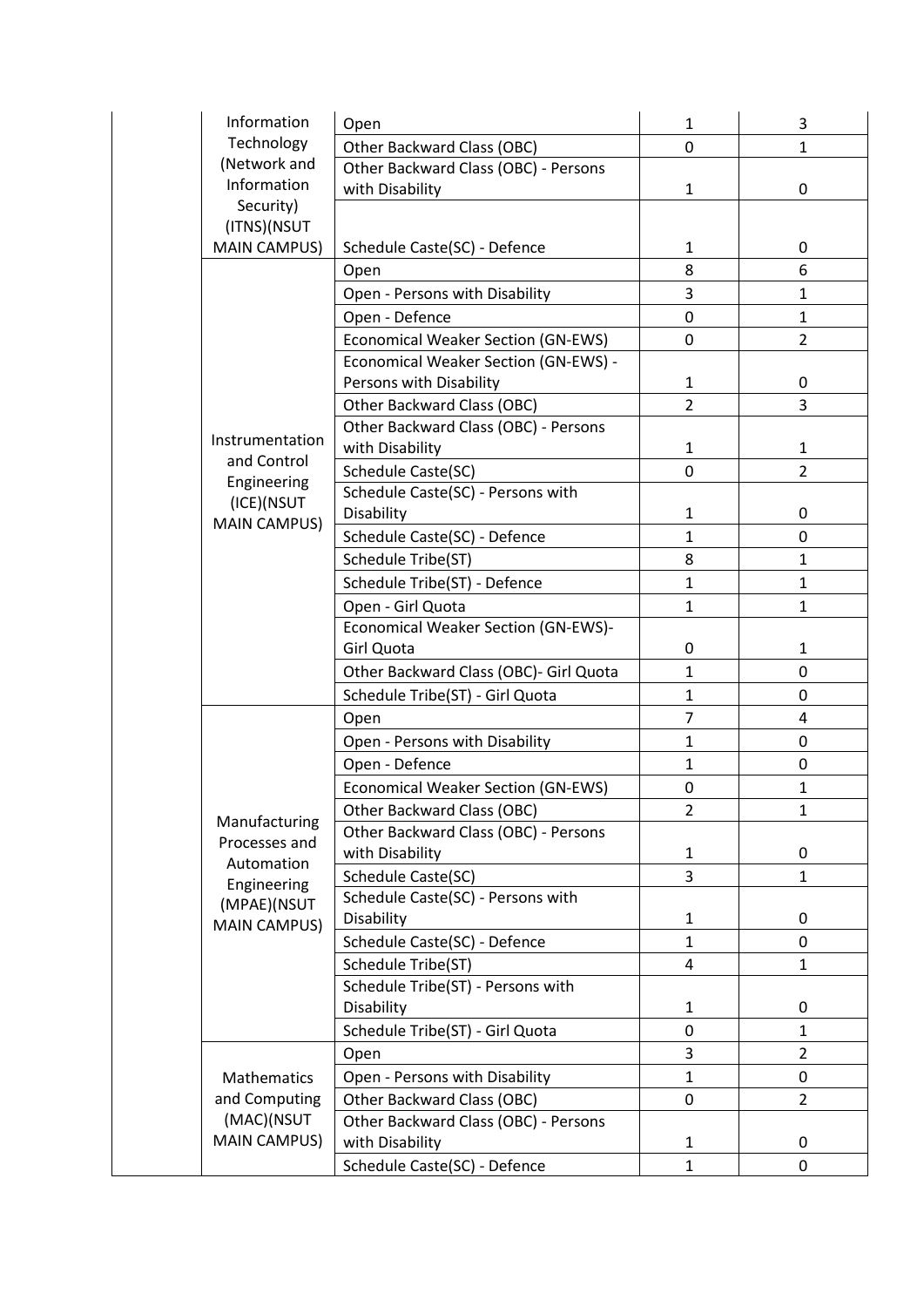| $\overline{2}$<br>4<br>Open<br>Open - Persons with Disability<br>$\mathbf{1}$<br>0<br><b>Economical Weaker Section (GN-EWS)</b><br>0<br>$\mathbf{1}$<br>Other Backward Class (OBC)<br>$\overline{2}$<br>$\overline{2}$<br>Mechanical<br>Other Backward Class (OBC) - Persons<br>Engineering<br>with Disability<br>$\mathbf{1}$<br>0<br>(Electric<br>Schedule Caste(SC)<br>0<br>$\mathbf{1}$<br>Vehicles)<br>Schedule Caste(SC) - Persons with<br>(MEEV)(NSUT<br>Disability<br>0<br>$\mathbf{1}$<br><b>WEST CAMPUS)</b><br>Schedule Tribe(ST)<br>4<br>$\mathbf{1}$<br>Other Backward Class (OBC)- Girl Quota<br>$\mathbf{1}$<br>0<br>Schedule Caste(SC) - Girl Quota<br>$\mathbf{1}$<br>0<br>Schedule Tribe(ST) - Girl Quota<br>$\mathbf{1}$<br>$\mathbf{1}$<br>$\overline{7}$<br>$\overline{7}$<br>Open<br>Open - Persons with Disability<br>$\overline{2}$<br>$\mathbf{1}$<br>Open - Defence<br>$\mathbf{1}$<br>0<br>$\overline{2}$<br><b>Economical Weaker Section (GN-EWS)</b><br>$\mathbf{1}$<br>Economical Weaker Section (GN-EWS) -<br>Persons with Disability<br>0<br>1<br>Other Backward Class (OBC)<br>0<br>4<br>Other Backward Class (OBC) - Persons<br>with Disability<br>$\overline{2}$<br>0<br>Mechanical<br>Other Backward Class (OBC) - Defence<br>$\mathbf{1}$<br>$\mathbf{1}$<br>Engineering |
|---------------------------------------------------------------------------------------------------------------------------------------------------------------------------------------------------------------------------------------------------------------------------------------------------------------------------------------------------------------------------------------------------------------------------------------------------------------------------------------------------------------------------------------------------------------------------------------------------------------------------------------------------------------------------------------------------------------------------------------------------------------------------------------------------------------------------------------------------------------------------------------------------------------------------------------------------------------------------------------------------------------------------------------------------------------------------------------------------------------------------------------------------------------------------------------------------------------------------------------------------------------------------------------------------------------|
|                                                                                                                                                                                                                                                                                                                                                                                                                                                                                                                                                                                                                                                                                                                                                                                                                                                                                                                                                                                                                                                                                                                                                                                                                                                                                                               |
|                                                                                                                                                                                                                                                                                                                                                                                                                                                                                                                                                                                                                                                                                                                                                                                                                                                                                                                                                                                                                                                                                                                                                                                                                                                                                                               |
|                                                                                                                                                                                                                                                                                                                                                                                                                                                                                                                                                                                                                                                                                                                                                                                                                                                                                                                                                                                                                                                                                                                                                                                                                                                                                                               |
|                                                                                                                                                                                                                                                                                                                                                                                                                                                                                                                                                                                                                                                                                                                                                                                                                                                                                                                                                                                                                                                                                                                                                                                                                                                                                                               |
|                                                                                                                                                                                                                                                                                                                                                                                                                                                                                                                                                                                                                                                                                                                                                                                                                                                                                                                                                                                                                                                                                                                                                                                                                                                                                                               |
|                                                                                                                                                                                                                                                                                                                                                                                                                                                                                                                                                                                                                                                                                                                                                                                                                                                                                                                                                                                                                                                                                                                                                                                                                                                                                                               |
|                                                                                                                                                                                                                                                                                                                                                                                                                                                                                                                                                                                                                                                                                                                                                                                                                                                                                                                                                                                                                                                                                                                                                                                                                                                                                                               |
|                                                                                                                                                                                                                                                                                                                                                                                                                                                                                                                                                                                                                                                                                                                                                                                                                                                                                                                                                                                                                                                                                                                                                                                                                                                                                                               |
|                                                                                                                                                                                                                                                                                                                                                                                                                                                                                                                                                                                                                                                                                                                                                                                                                                                                                                                                                                                                                                                                                                                                                                                                                                                                                                               |
|                                                                                                                                                                                                                                                                                                                                                                                                                                                                                                                                                                                                                                                                                                                                                                                                                                                                                                                                                                                                                                                                                                                                                                                                                                                                                                               |
|                                                                                                                                                                                                                                                                                                                                                                                                                                                                                                                                                                                                                                                                                                                                                                                                                                                                                                                                                                                                                                                                                                                                                                                                                                                                                                               |
|                                                                                                                                                                                                                                                                                                                                                                                                                                                                                                                                                                                                                                                                                                                                                                                                                                                                                                                                                                                                                                                                                                                                                                                                                                                                                                               |
|                                                                                                                                                                                                                                                                                                                                                                                                                                                                                                                                                                                                                                                                                                                                                                                                                                                                                                                                                                                                                                                                                                                                                                                                                                                                                                               |
|                                                                                                                                                                                                                                                                                                                                                                                                                                                                                                                                                                                                                                                                                                                                                                                                                                                                                                                                                                                                                                                                                                                                                                                                                                                                                                               |
|                                                                                                                                                                                                                                                                                                                                                                                                                                                                                                                                                                                                                                                                                                                                                                                                                                                                                                                                                                                                                                                                                                                                                                                                                                                                                                               |
|                                                                                                                                                                                                                                                                                                                                                                                                                                                                                                                                                                                                                                                                                                                                                                                                                                                                                                                                                                                                                                                                                                                                                                                                                                                                                                               |
|                                                                                                                                                                                                                                                                                                                                                                                                                                                                                                                                                                                                                                                                                                                                                                                                                                                                                                                                                                                                                                                                                                                                                                                                                                                                                                               |
|                                                                                                                                                                                                                                                                                                                                                                                                                                                                                                                                                                                                                                                                                                                                                                                                                                                                                                                                                                                                                                                                                                                                                                                                                                                                                                               |
|                                                                                                                                                                                                                                                                                                                                                                                                                                                                                                                                                                                                                                                                                                                                                                                                                                                                                                                                                                                                                                                                                                                                                                                                                                                                                                               |
|                                                                                                                                                                                                                                                                                                                                                                                                                                                                                                                                                                                                                                                                                                                                                                                                                                                                                                                                                                                                                                                                                                                                                                                                                                                                                                               |
|                                                                                                                                                                                                                                                                                                                                                                                                                                                                                                                                                                                                                                                                                                                                                                                                                                                                                                                                                                                                                                                                                                                                                                                                                                                                                                               |
|                                                                                                                                                                                                                                                                                                                                                                                                                                                                                                                                                                                                                                                                                                                                                                                                                                                                                                                                                                                                                                                                                                                                                                                                                                                                                                               |
|                                                                                                                                                                                                                                                                                                                                                                                                                                                                                                                                                                                                                                                                                                                                                                                                                                                                                                                                                                                                                                                                                                                                                                                                                                                                                                               |
| (ME)(NSUT<br>3<br>Schedule Caste(SC)<br>$\mathbf{1}$                                                                                                                                                                                                                                                                                                                                                                                                                                                                                                                                                                                                                                                                                                                                                                                                                                                                                                                                                                                                                                                                                                                                                                                                                                                          |
| <b>MAIN CAMPUS)</b><br>Schedule Caste(SC) - Persons with                                                                                                                                                                                                                                                                                                                                                                                                                                                                                                                                                                                                                                                                                                                                                                                                                                                                                                                                                                                                                                                                                                                                                                                                                                                      |
| 0<br>Disability<br>$\mathbf{1}$                                                                                                                                                                                                                                                                                                                                                                                                                                                                                                                                                                                                                                                                                                                                                                                                                                                                                                                                                                                                                                                                                                                                                                                                                                                                               |
| Schedule Caste(SC) - Defence<br>$\mathbf{1}$<br>0<br>Schedule Tribe(ST)<br>4<br>$\mathbf{1}$                                                                                                                                                                                                                                                                                                                                                                                                                                                                                                                                                                                                                                                                                                                                                                                                                                                                                                                                                                                                                                                                                                                                                                                                                  |
| Schedule Tribe(ST) - Persons with                                                                                                                                                                                                                                                                                                                                                                                                                                                                                                                                                                                                                                                                                                                                                                                                                                                                                                                                                                                                                                                                                                                                                                                                                                                                             |
| Disability<br>$\mathbf{1}$<br>0                                                                                                                                                                                                                                                                                                                                                                                                                                                                                                                                                                                                                                                                                                                                                                                                                                                                                                                                                                                                                                                                                                                                                                                                                                                                               |
| Other Backward Class (OBC)- Girl Quota<br>1<br>0                                                                                                                                                                                                                                                                                                                                                                                                                                                                                                                                                                                                                                                                                                                                                                                                                                                                                                                                                                                                                                                                                                                                                                                                                                                              |
| Schedule Caste(SC) - Girl Quota<br>1<br>0                                                                                                                                                                                                                                                                                                                                                                                                                                                                                                                                                                                                                                                                                                                                                                                                                                                                                                                                                                                                                                                                                                                                                                                                                                                                     |
| Schedule Tribe(ST) - Girl Quota<br>$\overline{2}$<br>0                                                                                                                                                                                                                                                                                                                                                                                                                                                                                                                                                                                                                                                                                                                                                                                                                                                                                                                                                                                                                                                                                                                                                                                                                                                        |
| <b>DSEU</b>                                                                                                                                                                                                                                                                                                                                                                                                                                                                                                                                                                                                                                                                                                                                                                                                                                                                                                                                                                                                                                                                                                                                                                                                                                                                                                   |
|                                                                                                                                                                                                                                                                                                                                                                                                                                                                                                                                                                                                                                                                                                                                                                                                                                                                                                                                                                                                                                                                                                                                                                                                                                                                                                               |
|                                                                                                                                                                                                                                                                                                                                                                                                                                                                                                                                                                                                                                                                                                                                                                                                                                                                                                                                                                                                                                                                                                                                                                                                                                                                                                               |
| 11<br>4<br>Open                                                                                                                                                                                                                                                                                                                                                                                                                                                                                                                                                                                                                                                                                                                                                                                                                                                                                                                                                                                                                                                                                                                                                                                                                                                                                               |
| Open - Persons with Disability<br>0<br>$\overline{2}$<br>Computer                                                                                                                                                                                                                                                                                                                                                                                                                                                                                                                                                                                                                                                                                                                                                                                                                                                                                                                                                                                                                                                                                                                                                                                                                                             |
| Open - Defence<br>$\mathbf{1}$<br>0<br>Science                                                                                                                                                                                                                                                                                                                                                                                                                                                                                                                                                                                                                                                                                                                                                                                                                                                                                                                                                                                                                                                                                                                                                                                                                                                                |
| Engineering<br><b>Economical Weaker Section (GN-EWS)</b><br>$\mathbf{1}$<br>$\mathbf{1}$                                                                                                                                                                                                                                                                                                                                                                                                                                                                                                                                                                                                                                                                                                                                                                                                                                                                                                                                                                                                                                                                                                                                                                                                                      |
| (CSE)(DSEU<br>Other Backward Class (OBC)<br>3<br>3                                                                                                                                                                                                                                                                                                                                                                                                                                                                                                                                                                                                                                                                                                                                                                                                                                                                                                                                                                                                                                                                                                                                                                                                                                                            |
| Okhla I Campus)<br>Other Backward Class (OBC) - Persons                                                                                                                                                                                                                                                                                                                                                                                                                                                                                                                                                                                                                                                                                                                                                                                                                                                                                                                                                                                                                                                                                                                                                                                                                                                       |
| with Disability<br>$\mathbf{1}$<br>0                                                                                                                                                                                                                                                                                                                                                                                                                                                                                                                                                                                                                                                                                                                                                                                                                                                                                                                                                                                                                                                                                                                                                                                                                                                                          |
| Other Backward Class (OBC) - Defence<br>$\mathbf{1}$<br>0                                                                                                                                                                                                                                                                                                                                                                                                                                                                                                                                                                                                                                                                                                                                                                                                                                                                                                                                                                                                                                                                                                                                                                                                                                                     |
| Schedule Caste(SC)<br>0<br>$\overline{2}$                                                                                                                                                                                                                                                                                                                                                                                                                                                                                                                                                                                                                                                                                                                                                                                                                                                                                                                                                                                                                                                                                                                                                                                                                                                                     |
| Schedule Tribe(ST)<br>$\overline{2}$<br>$\mathbf{1}$                                                                                                                                                                                                                                                                                                                                                                                                                                                                                                                                                                                                                                                                                                                                                                                                                                                                                                                                                                                                                                                                                                                                                                                                                                                          |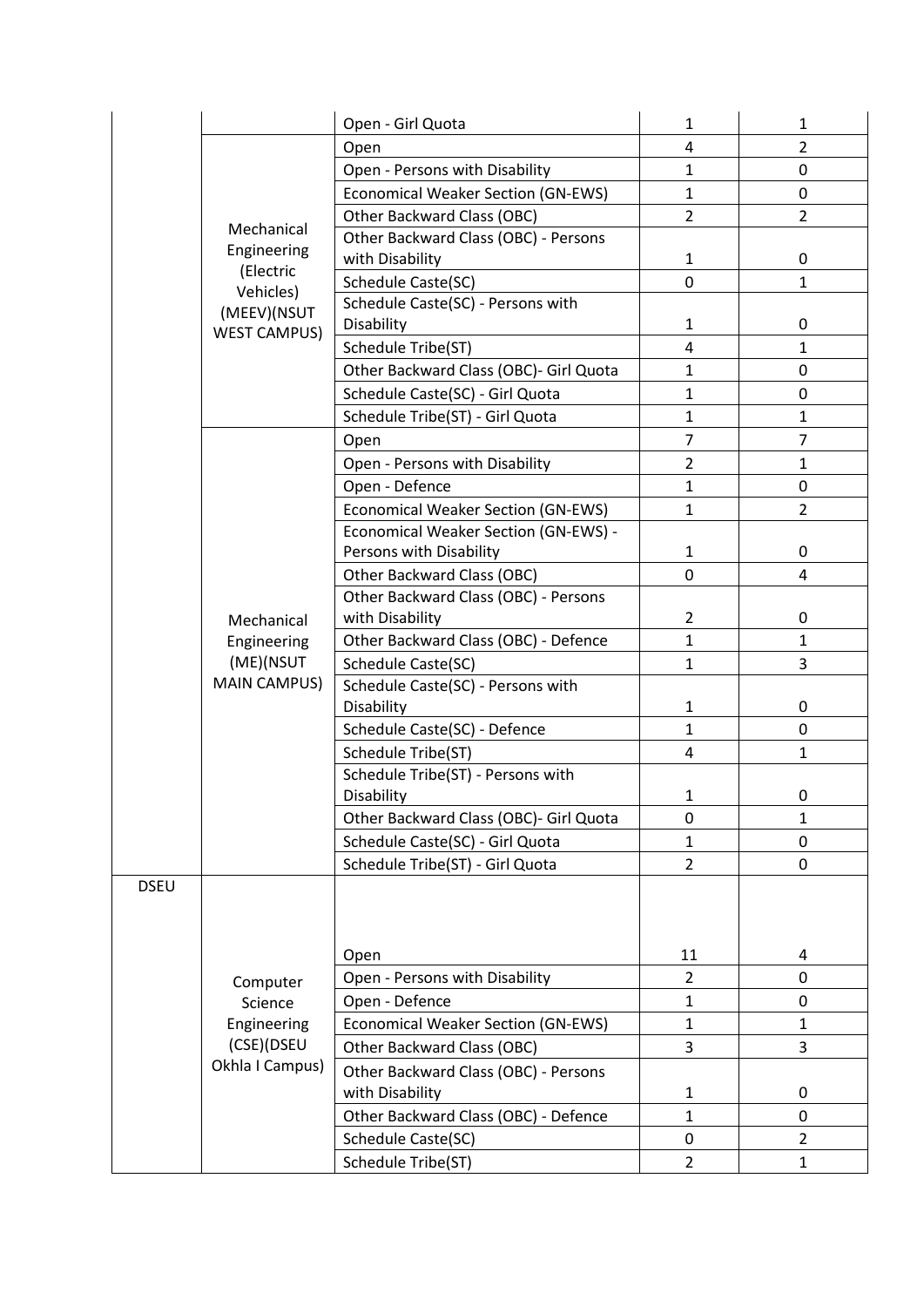| Electronics &<br>Communication<br>Engineering<br>(ECE)(DSEU<br>Okhla I Campus) |                                           | 12             | $\overline{2}$ |
|--------------------------------------------------------------------------------|-------------------------------------------|----------------|----------------|
|                                                                                | Open<br>Open - Persons with Disability    | 1              | 0              |
|                                                                                | Open - Defence                            | $\mathbf{1}$   | 0              |
|                                                                                | <b>Economical Weaker Section (GN-EWS)</b> | $\mathbf{1}$   | 0              |
|                                                                                | Economical Weaker Section (GN-EWS) -      |                |                |
|                                                                                | Persons with Disability                   | $\mathbf{1}$   | 0              |
|                                                                                | Other Backward Class (OBC)                | $\overline{2}$ | 3              |
|                                                                                | Other Backward Class (OBC) - Persons      |                |                |
|                                                                                | with Disability                           | $\mathbf{1}$   | 0              |
|                                                                                | Schedule Caste(SC)                        | 4              | $\mathbf{1}$   |
|                                                                                | Schedule Caste(SC) - Persons with         |                |                |
|                                                                                | Disability                                | 1              | 0              |
|                                                                                | Schedule Caste(SC) - Defence              | $\mathbf{1}$   | 0              |
|                                                                                | Schedule Tribe(ST)                        | 5              | $\mathbf{1}$   |
|                                                                                |                                           |                |                |
|                                                                                |                                           |                |                |
|                                                                                |                                           |                |                |
| Mechanical and<br>Automation<br>Engineering<br>(MAE)(DSEU<br>Okhla I Campus)   |                                           |                |                |
|                                                                                | Open                                      | 9              | 4              |
|                                                                                | Open - Persons with Disability            | 1              | 0              |
|                                                                                | Economical Weaker Section (GN-EWS)        | $\overline{2}$ | $\mathbf{1}$   |
|                                                                                | Other Backward Class (OBC)                | $\overline{2}$ | $\overline{2}$ |
|                                                                                | Other Backward Class (OBC) - Persons      |                |                |
|                                                                                | with Disability                           | 1              | 0              |
|                                                                                | Other Backward Class (OBC) - Defence      | $\mathbf{1}$   | $\mathbf{1}$   |
|                                                                                | Schedule Caste(SC)                        | 3              | $\mathbf{1}$   |
|                                                                                | Schedule Caste(SC) - Persons with         |                |                |
|                                                                                | Disability                                | $\mathbf{1}$   | 0              |
|                                                                                | Schedule Caste(SC) - Defence              | $\mathbf{1}$   | 0              |
|                                                                                | Schedule Tribe(ST)                        | 4              | $\mathbf{1}$   |
|                                                                                | Schedule Tribe(ST) - Persons with         |                |                |
|                                                                                | Disability                                | $\mathbf{1}$   | 0              |
|                                                                                |                                           |                |                |
|                                                                                |                                           |                |                |
|                                                                                |                                           |                |                |
| Mechanical                                                                     | Open                                      | 5              | $\overline{2}$ |
| Engineering                                                                    | Open - Persons with Disability            | $\mathbf{1}$   | 0              |
| (ME)(DSEU<br>Okhla II                                                          | <b>Economical Weaker Section (GN-EWS)</b> | 0              | $\mathbf{1}$   |
| Campus)                                                                        | Economical Weaker Section (GN-EWS) -      |                |                |
|                                                                                | Persons with Disability                   | 1              | 0              |
|                                                                                | Other Backward Class (OBC)                | $\overline{2}$ | $\mathbf{1}$   |
|                                                                                | Other Backward Class (OBC) - Persons      |                |                |
|                                                                                | with Disability                           | 0              | 1              |